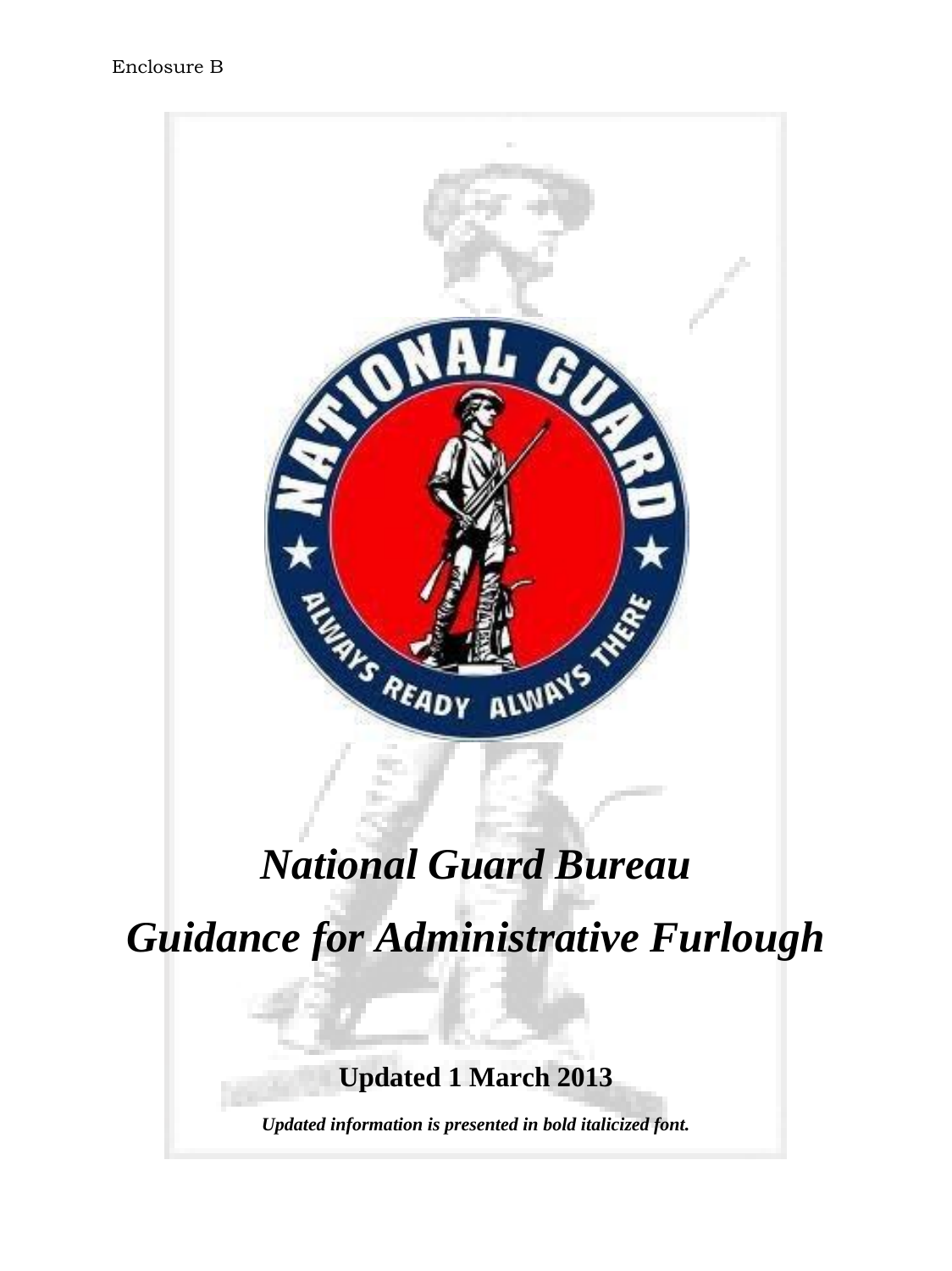### **Overview**

The enclosed guidance, prepared by the National Guard Bureau, Technician Personnel Management Division (NGB-J1-TN), provides Human Resources Officers (HRO) information specific to administrative furloughs. By definition, an administrative furlough is a planned event which is designed to absorb reductions necessitated by downsizing, reduced funding, lack of work, or other budgetary situations other than a lapse in appropriations.

*This guidance includes general discussion of legal issues, including collective bargaining obligations. Analysis of statutes, regulations, collective bargaining agreements, and decisions of courts and the Federal Labor Relations Authority may be required to properly address specific questions. This guidance is not regulatory in nature, nor is it a "collective bargaining agreement negotiated at the national level." Users should be informed that the language of the guidance is general, not definitive, or ultimate, and that on specific questions it is not a substitute for consulting primary legal sources.* 

| the State Expenditures (TPR 715)                             |  |
|--------------------------------------------------------------|--|
|                                                              |  |
|                                                              |  |
| Expenditures (TPR 351) – More than 22 Discontinuous Workdays |  |
|                                                              |  |
|                                                              |  |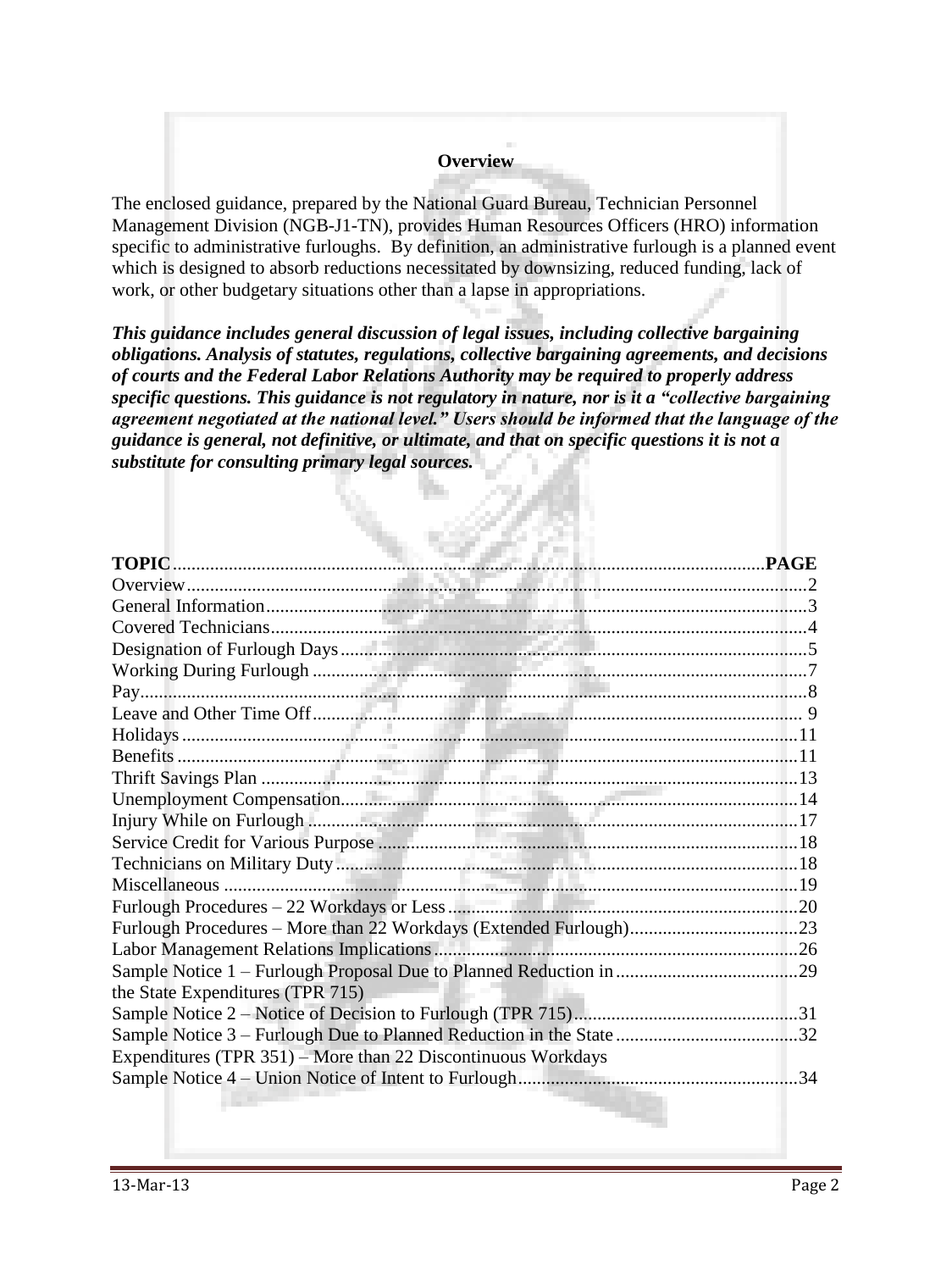## **General Information**

## **1. What is Sequestration?**

Sequestration is an across-the-board reduction in Federal budgetary resources in all budget accounts that are not exempted by statute. Under the Balanced Budget and Emergency Deficit Control Act of 1985, as amended by the Budget Control Act of 2011, across-theboard reductions took effect on March 1, 2013. Sequestration reduces each agency's budgetary resources in non-exempt accounts for the remainder of the fiscal year (which runs through September 30, 2013).

## **2. What is a furlough?**

Furlough is an action placing a technician, in a temporary non-duty, non-pay status, because of lack of work or funds, or other non-disciplinary reasons.

#### **3. What is an administrative furlough and why are administrative furloughs necessary?**

An administrative furlough is a planned event by an agency, designed to absorb reductions necessitated by downsizing, reduced funding, lack of work, or any other budget situation other than a lapse in appropriations. This type of furlough is typically a non-emergency furlough, in that the agency has sufficient time to reduce spending and give adequate notice to technicians of its specific furlough plan and how many furlough days will be required. For example, a furlough may be necessary when, as a result of Congressional budget decisions, an agency is required to absorb additional reductions over the course of a fiscal year.

#### **4. What is the difference between an administrative furlough and a shutdown furlough?**

An administrative furlough is a planned event by an agency that is designed to absorb reductions necessitated by downsizing, reduced funding, lack of work, or any other budget situation other than a lapse in appropriations. Furloughs that would potentially result from sequestration would generally be considered administrative furloughs. For more information on administrative furloughs, see [http://www.opm.gov/furlough/Guidance-for-Administrative- F](http://www.opm.gov/furlough/Guidance-for-Administrative)urloughs.pdf.

In contrast, where there is a lapse in appropriations, a "shutdown" furlough may occur. A shutdown furlough is necessary when an agency no longer has the funds necessary to operate and must shut down those activities that are not excepted under the Antideficiency Act. Many Federal technicians may be familiar with these types of furloughs from instances in previous years in which the Government has faced a potential shutdown. For additional information on shutdown furloughs see OPM's guidance for shutdown furloughs related to potential lapse in appropriations at http://www.opm .gov/furlough/ index.asp.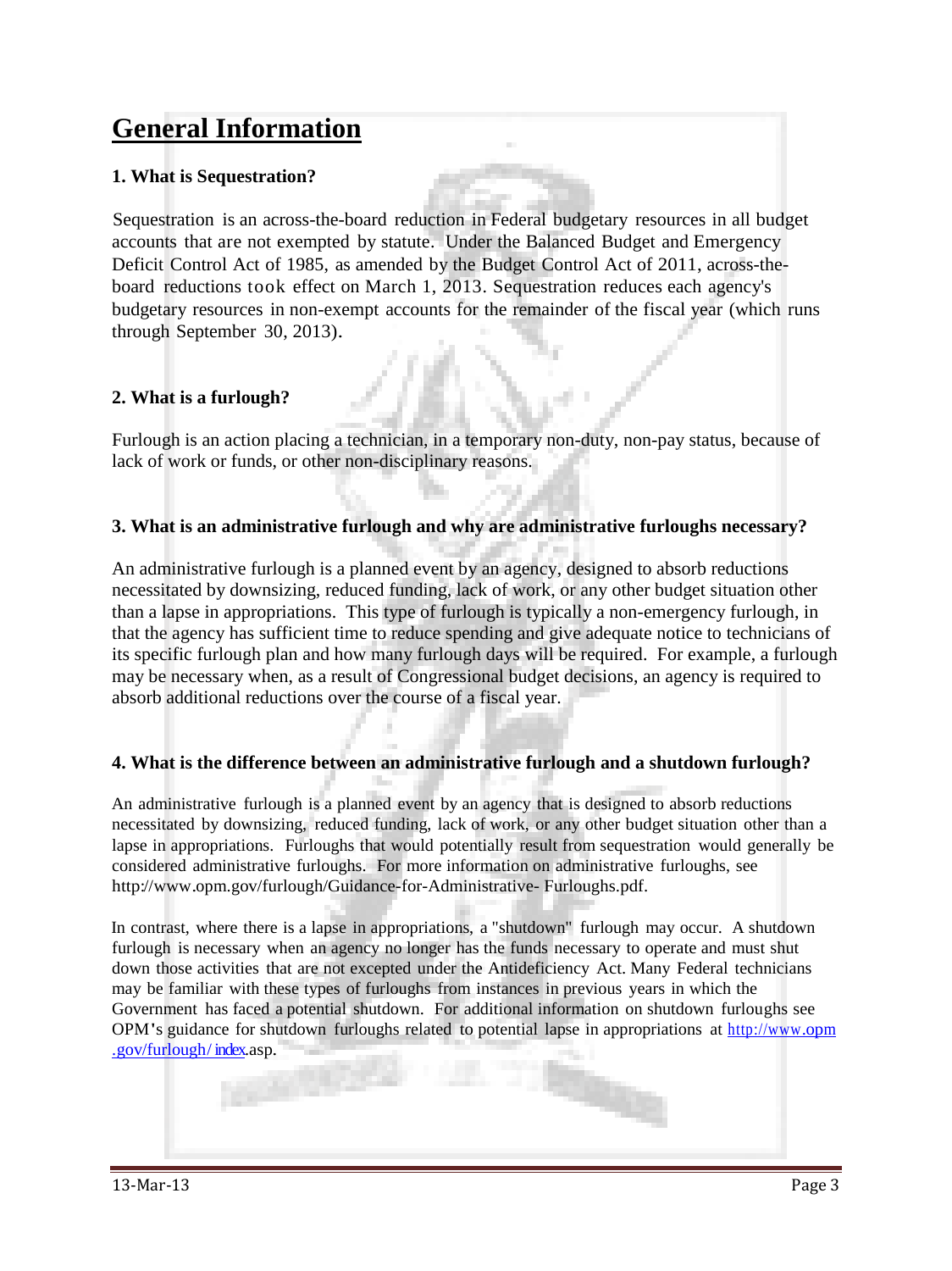*5. Under what authority is a furlough taken?*

*There are three legal authorities under which a furlough can be taken. Furloughs of 30 calendar days or less are covered under adverse action procedures found in Subpart D of 5 Code of Federal Regulations (CFR) 752. Furloughs of more than 30 calendar days are covered under reduction in force (RIF) procedures found in Subpart B of 5 CFR 351. Furloughs for Senior Executive Service members are covered in Subpart H of 5 CFR Part 359.*

*6. How is a technician notified of a furlough?*

*Technicians are notified of a furlough in writing by memorandum that is either personally hand-delivered to the technician or, if not available in person, is mailed by certified/return receipt to their home address of record. If required to mail a notice to a technician, the certified/return receipt mail option provides proof of mailing that is a legally acceptable means of delivery.*

## **Covered Technicians**

**1. In planning a furlough, how does a State account for differences among certain groups of technicians or certain work units?**

The Adjutant General (TAG) has discretion, *in accordance with published guidelines and local collective bargaining agreements*, to identify which technicians will be furloughed and when to schedule furloughs based on States' particular needs and mission. The Human Resources Officer *shall* engage in pre-decisional consultation with the exclusive bargaining representative regarding the exercise of management's discretion. To the extent required by law or applicable collective bargaining agreement, States must bargain over any negotiable Impact and Implementation (I&I) proposals with technicians' exclusive representative before implementing a furlough.

## **2. Which technicians may be affected by an administrative furlough?**

Technicians not engaged in exempt or excepted activities may be furloughed. The Adjutant General is responsible for identifying the technicians affected by administrative furlough based on budget conditions, funding sources, mission priorities (including the need to perform emergency work involving the safety of human life or protection of property), and other factors. See Furlough Procedures and also see the Labor Management Relations Implications.

## **3. How will a technician be notified if they are affected by an administrative furlough?**

Each Human Resources Office (HRO) will coordinate the method and timing to notify a technician as to whether or not he or she is affected by an administrative furlough. (See Sample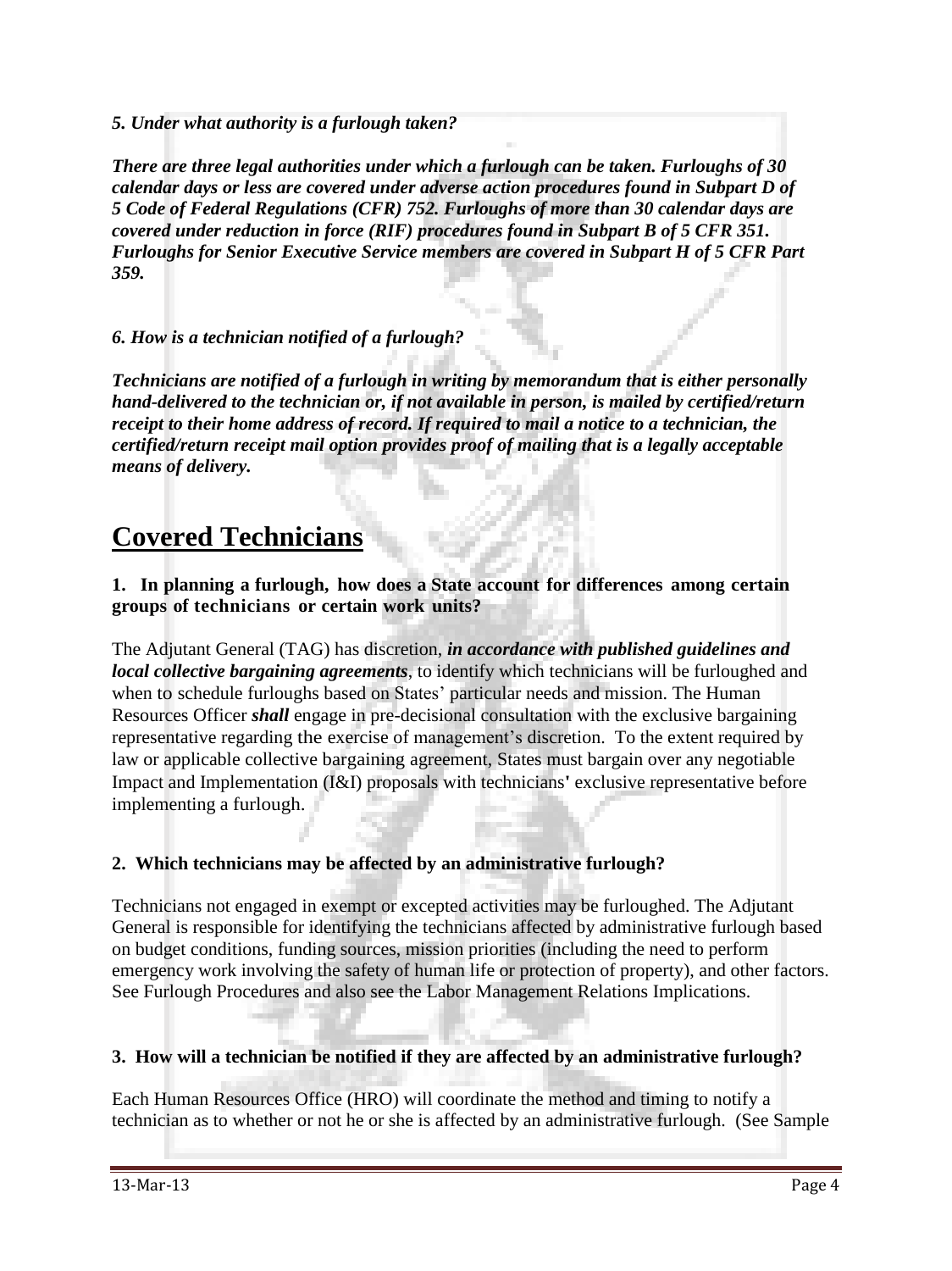Notices located at the end of this document and also refer to the Labor Management Relations Implications questions and answers.)

When notifying a technician, the written notice must include the following required information: (1) reason(s) for the furlough, (2) estimated length of the furlough, and (3) right to have the furlough action reviewed by the Adjutant General. If applicable, inform the technician of the basis for selecting some positions or technicians but not others. See Sample Notice 1 for examples.

## **4. Who should technicians contact for information about whether sequestration will impact them and whether they may be furloughed?**

Technicians should contact their Human Resources Office for information about how sequestration will impact them and whether they may be furloughed. Bargaining unit technicians may also contact their union representatives.

## **5. Are furloughed detailees returned to their home agencies following any furlough?**

Detailed technicians remain officially assigned to their permanent positions during the detail. During a furlough, each agency will determine the status of their technicians on detail within the agency or to another agency.

## **Designation of Furlough Days**

## **1. How should a State schedule administrative furlough time off? Must all States follow the same procedures for furloughing technicians? Can a technician choose to take furlough days all at once or spread them out?**

Each State will determine the timing of when technicians take administrative furlough days *in accordance with local collective bargaining agreements*. For technicians represented by labor unions, the timing of furlough days is subject to collective bargaining. An administrative furlough will affect each State differently depending on the extent of the budget reduction requirements. For example, a State may furlough technicians for one day per pay period for a finite period of time; designate a number of furlough hours that technicians must take; designate specific dates as furlough days off; or allow technicians to select their own furlough time off.

*2. Is the one day a week model mandated, or may States accomplish the furlough action differently? Can different schedules be implemented at different work locations within the state (i.e., one Wing may want to take a two-week "block furlough" during AT or for a shutdown, but others may want to retain the one-day-a-week model).*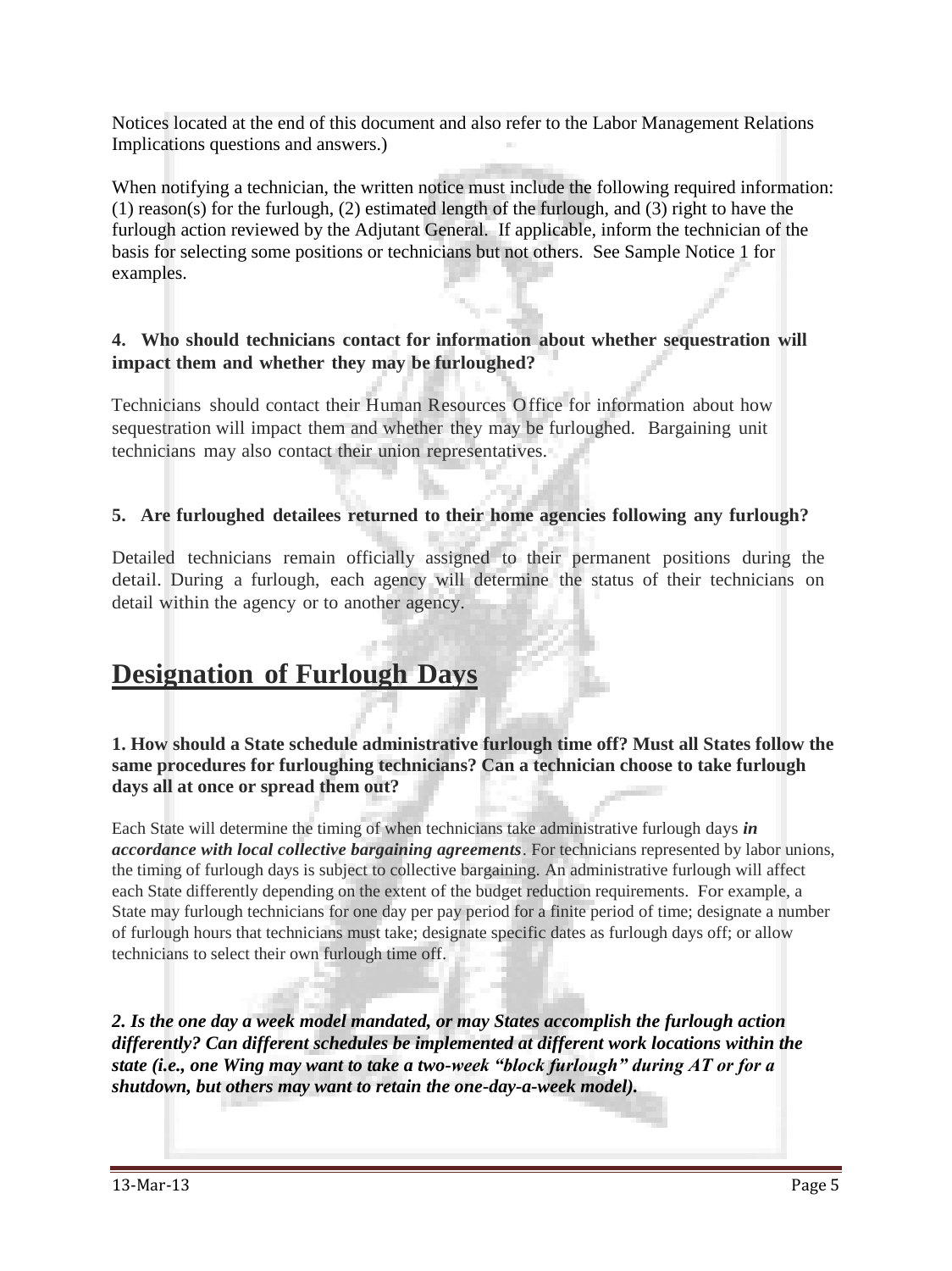*Although DoD has established a general rule that no more than 16 hours per pay period should be executed, this presupposes all technicians are on a standard workweek and there are no local collective bargaining agreements detailing furlough procedures.* 

## **3. Can technicians be furloughed for partial days?**

Yes. States have discretion to schedule an administrative furlough in a variety of ways. For example, OPM encourages agencies to take into account the effect of commuting when multiple partial furlough days are scheduled. Adjutants General may make an allowance for military technicians to schedule furlough days during Annual Training.

## **4. How should a State schedule administrative furlough time off for a technician who is on a flexible or compressed work schedule under an alternative work schedule (AWS) program?**

Because the definition of a work day will vary, based on the type of work schedule and/or appointment, it is best for the State to develop a decision notice that provides equity and consistency. For ease of administration and equity, the State may schedule furloughs for all technicians (both alternative work schedule and regular work schedule) in terms of hours. For example, in the event that all full-time technicians are furloughed for 40 hours, for some technicians the actual number of furlough days could be more or less than 5 days, depending on their work schedules.

#### **5. How should the State schedule administrative furlough time off for a technician who does not work a standard work schedule (e.g., part time or uncommon tour of duty)?**

Furloughs of part-time, or uncommon tour of duty technicians, must comply with the procedures in TPR 715 or TPR 351 if the technicians are otherwise covered. In scheduling such furloughs, it would be equitable to prorate a technician's furlough requirement by computing the furlough days as furlough hours in the same proportion to those hours scheduled for full-time technicians working 80 hours biweekly, based on work schedules. The hours of furlough might be computed as a percentage of the work schedule for full-time technicians working 80 hours biweekly. For example, a part time work schedule of 64 hours a pay period would equate to 64/80 of a fulltime work schedule, or 80%. This percentage could then be multiplied by the number of hours that a full-time technician is furloughed. The same method of proration would be used for uncommon tours of duty. For example, to derive the hours of furlough for a technician working 144 hours a pay period, a factor of 144/80, or 180%, would be multiplied by the number of hours of furlough designated for full-time technicians working 80 hours biweekly.

## **6. How should the State schedule administrative furlough time off for a technician who works on a seasonal or intermittent basis?**

The State has the discretion to call seasonal or intermittent technicians to duty during an administrative furlough. The seasonal technician is recalled to duty at identified periods of the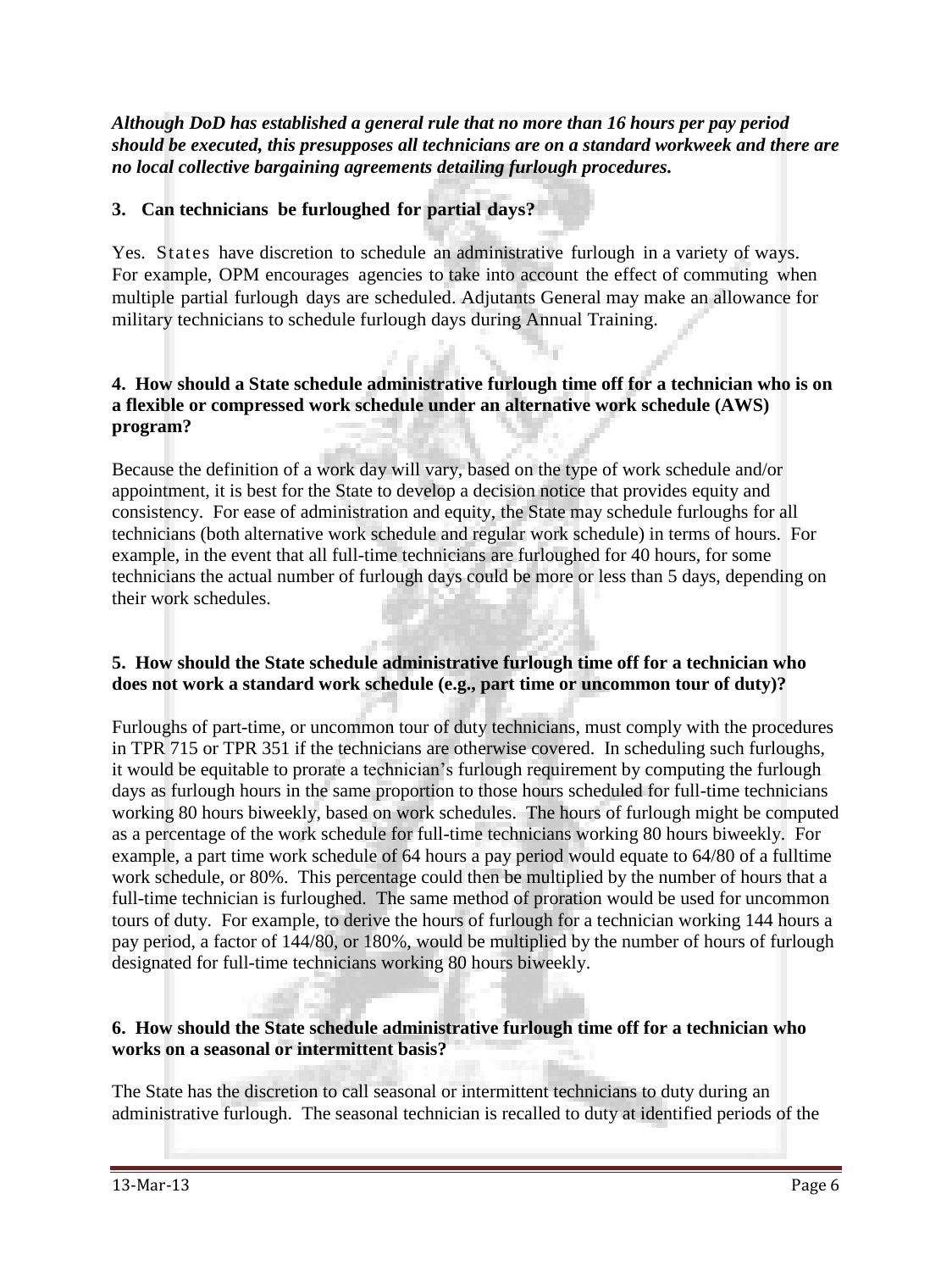year in accordance with pre-established conditions. The intermittent technician is in a non-fulltime status without a regularly scheduled tour of duty.

## **Working During Furlough**

## **1. May a technician volunteer to do his/her job, in a non-pay status, during any hours or days designated as furlough time off?**

No. A technician is not permitted to serve as an unpaid volunteer and will remain away from the work place until recalled.

## **2. What happens to a technician scheduled for training during an administrative furlough?**

In the event that scheduled training occurs during a furlough period, affected technicians must be placed in a furlough status and ordered not to attend the scheduled training. Technicians currently on temporary duty will return to home station as soon as possible. Also, a technician cannot work on any training assignments on a furlough day. Technicians should consult with the training provider to make other arrangements (e.g. make-up sessions or rescheduling the course.)

#### **3. May a technician take other jobs during a period designated as furlough time off?**

While on furlough, a technician remains an employee of the Federal Government. Therefore, executive branch-wide standards of ethical conduct and rules regarding outside employment continue to apply when an individual is furloughed (specifically, the executive branch-wide standards of ethical conduct (the standards, at 5 CFR 2635). In addition, there are specific statutes that prohibit certain outside activities and potentially State specific supplemental rules that may require prior approval of, and sometimes prohibit, outside employment.

#### **4. May a technician work during a period designated as furlough time off to earn compensatory time?**

No. A technician may not work to earn compensatory time during hours and/or days designated as furlough time off.

#### **5. May a technician work during a period designated as furlough time off to accumulate religious compensatory time off hours for religious observances?**

No. A technician may not work during a period designated as furlough time off; even to accrue religious compensatory time.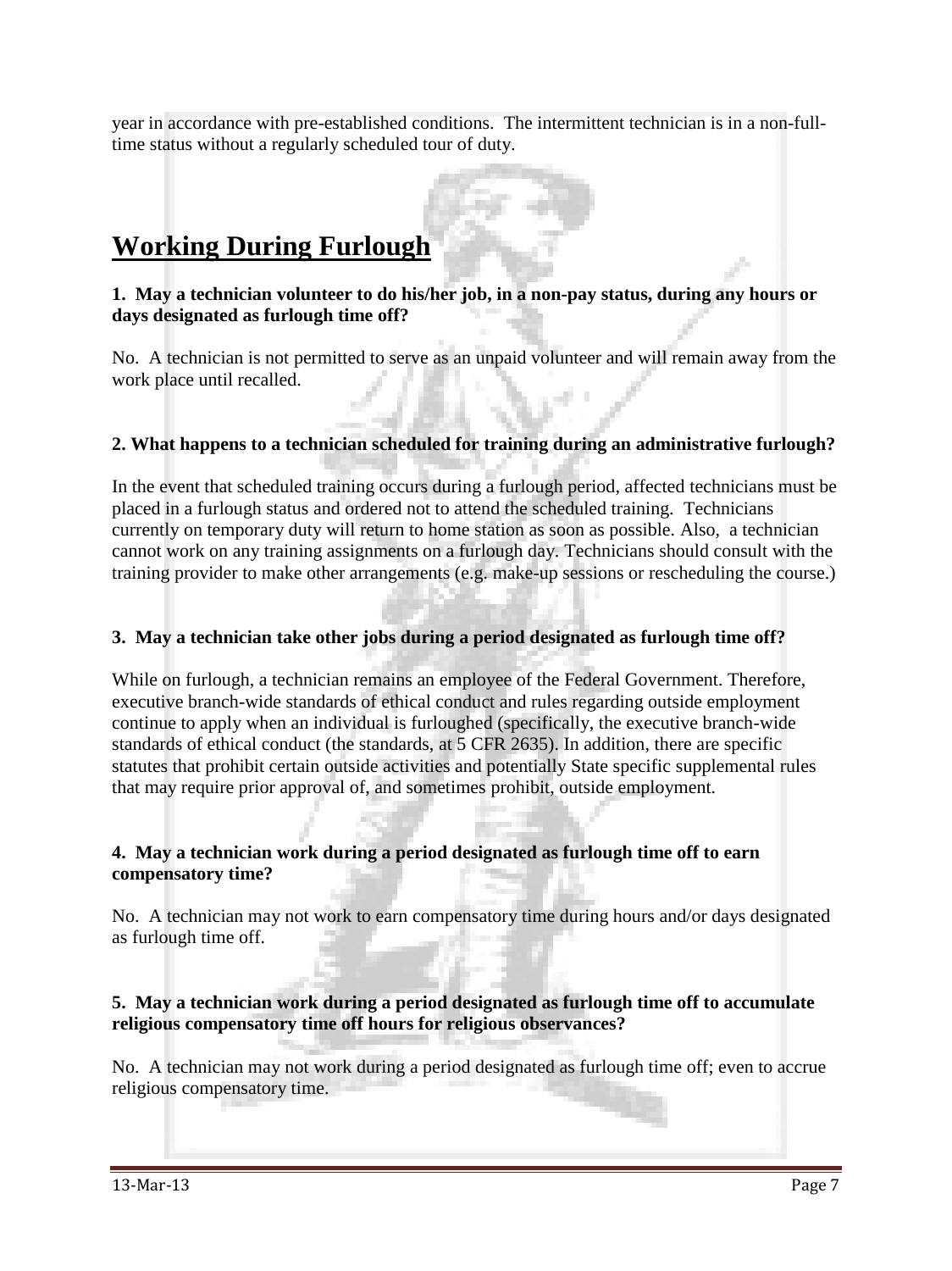# **Pay and Compensation**

## **1. When a technician's pay is insufficient to permit all deductions to be made because furlough time off occurs in the middle of a pay period, resulting in a partial paycheck, what is the order of withholding precedence?**

The United States Property and Fiscal Office (USPFO) will follow the guidance, at the below referenced website, to determine the order of precedence for applying deductions from a technician's pay when the gross pay is insufficient to cover all authorized deductions. <http://www.chcoc.gov/transmittals/TransmittalDetails.aspx?TransmittalID=1477>

### **2. May the State deny or delay within-grade or step increases for a General Schedule or Wage System technician during a furlough?**

It depends on the length of the furlough. Within-grade and step increases for General Schedule (GS) and Wage Grade (WG) technicians are awarded on the basis of length of service and individual performance. Such increases may not be denied or delayed solely because of lack of funds. However, extended periods of non-pay status (e.g. furlough for lack of funds) may affect the timing of such increases. For example, a GS technician in steps 1, 2, or 3 of the grade, who is furloughed for more than 2 work weeks during the waiting period, would have his/her withingrade increase delayed by at least a full pay period. (See 5 CFR 531.406(b))

## **3. Are technicians entitled to unemployment compensation while on furlough?**

It is possible that furloughed technicians may become eligible for unemployment compensation. State unemployment compensation requirements differ. Some States require a 1-week waiting period before an individual qualifies for payments. In general, the law of the State in which a technician 's last official duty station in Federal civilian service was located will be the State law that determines eligibility for unemployment insurance benefits. (See the Department of Labor website "Unemployment Compensation for Federal Employees" at [http://workforcesecurity.dol](http://workforcesecurity.dol/) eta.gov/unemploy/ unemcomp.asp.) HROs or technicians should submit questions to the appropriate State, Territory or District of Columbia office. The Department of Labor's website provides links to individual State offices at [http://www.servicelocator.org/OWSLinks.asp.](http://www.servicelocator.org/OWSLinks.asp)

## *4. Will technicians in a Temporary Duty (TDY) status during the furlough period be paid their salary?*

*During an administrative furlough, salaries continue except furlough days are non-pay days.*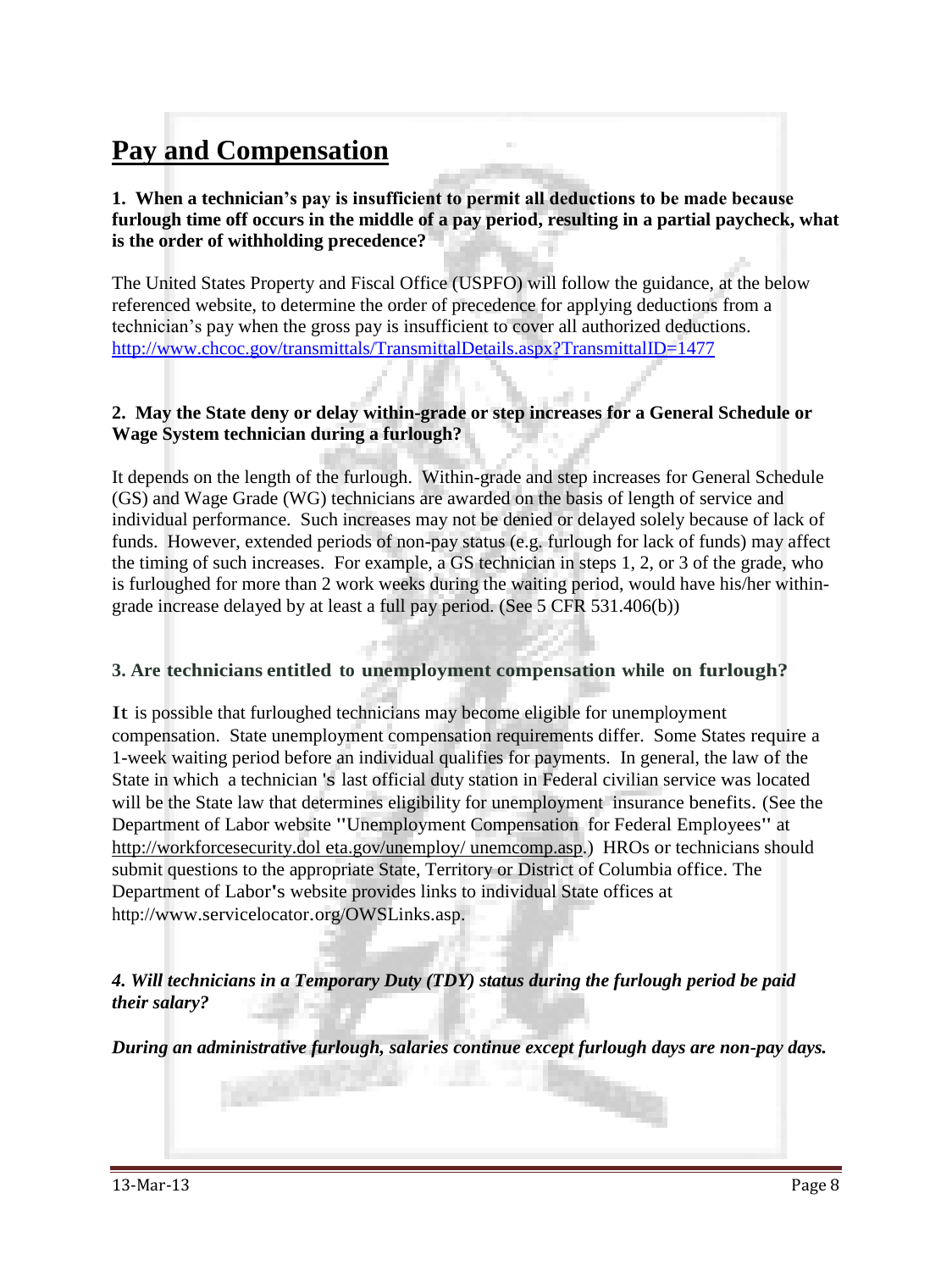### **5. What resources are available if a technician needs financial assistance during a furlough period?**

Some Employee Assistance Programs (EAP) includes financial consultation services. The HRO should counsel the technician on the benefits of utilizing the services of the EAP. The HRO should provide contact information to include a phone number. The technician may want to contact his/her financial institution or research options at the TSP website at [http://www.tsp.gov.](http://www.tsp.gov/)

## **Leave and Other Time Off**

**1. May a technician take paid leave or other forms of paid time off (e.g., annual, sick, court, military leave, leave for bone marrow or organ donor leave, any compensatory time off earned, or time off awards) instead of taking administrative furlough time off?** 

No. During an administrative furlough, a technician may not substitute paid leave or other forms of paid time off for any hours or days designated as furlough time off.

*2. If a technician who received a furlough notice had previously scheduled annual or sick leave on a furlough day, what happens to the scheduled leave?*

*Scheduled leave is canceled on furlough days only (annual leave, sick leave, or other). Absences during scheduled furlough days may not be charged to leave. Leave may be requested and approved on scheduled workdays.*

**3. How does the State treat a technician, who is on approved leave without pay (LWOP), during an administrative furlough period?** 

If a technician is scheduled to be on approved LWOP during the furlough period, he/she may designate any hours and/or days of LWOP as furlough time off in order to meet the furlough requirement. States are not required to provide a technician with a furlough notice if the technician is not expected to work during the furlough period. (e.g. the technician is deployed for a period in excess of the planned furlough period or the technician is currently serving on an AGR tour) If the technician returns to work before the end of the furlough period, the State could require the technician to take furlough time off, based on the State's furlough requirement. If upon return to service, the technician has taken enough LWOP to cover the State's requirement for furlough time off, the State may choose not to place the technician in a furlough status.

*4. For technicians who are currently mobilized who restore to their technician position sometime after 26 April, is their 22-day furlough prorated? In other words, the technician restores after 1 June 2013, how many furlough days must said technician take before 30 Sep 2013?* 

*If the technician returns to work before the end of the furlough period, the State could require the technician to take furlough time off, based on the State's furlough requirements. If, upon*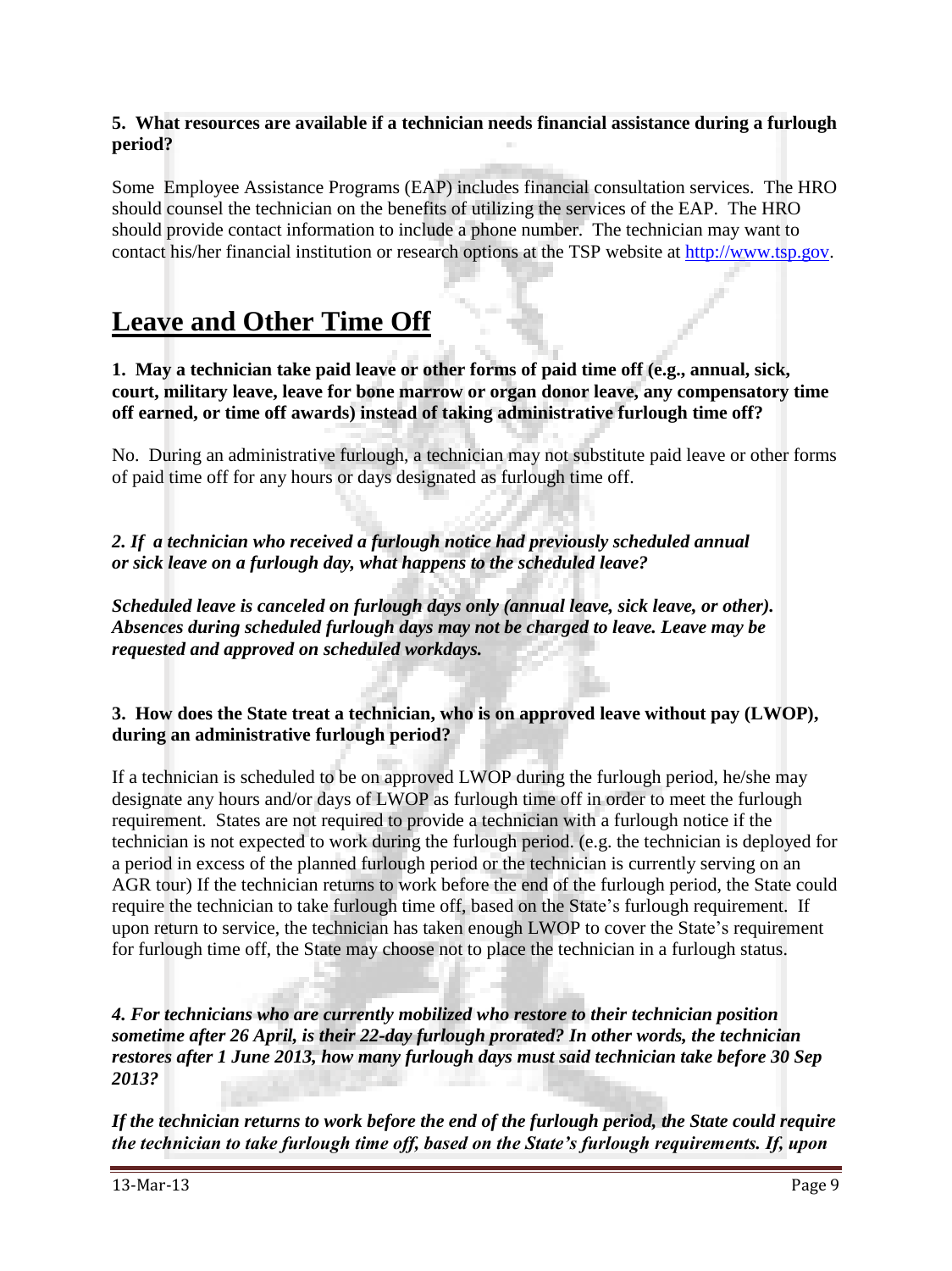*return to service, the technician has taken enough LWOP to cover the State's requirement for furlough time off, the State may choose not to place the technician in a furlough status.*

## **5. May a technician take LWOP under the Family and Medical Leave Act (FMLA) during an administrative furlough period?**

Yes. A technician may take LWOP under FMLA during the designated furlough period. The technician may designate any hours and/or days of LWOP under FMLA as furlough time off in order to meet the state's furlough requirement. During a furlough any LWOP under FMLA, that is scheduled to be taken instead of a furlough day off, will not count toward the technician's 12 week FMLA leave entitlement. A technician, who takes LWOP under FMLA instead of a furlough day off, may not substitute paid leave for those days at a later time. States are not required to provide a technician with a furlough notice if the technician is not expected to work during the furlough period (e.g. a technician who has just given birth and has requested 12 weeks of unpaid leave (LWOP) under the FMLA). If the technician is scheduled to return to work, from approved LWOP during the designated furlough period, the technician should be provided with a written furlough notice (effective on the date of scheduled return).

#### **6. What happens under sequestration if a technician has use-or-lose leave or earned compensatory time off?**

Sequestration should not affect a technician's ability to take approved use or lose annual leave before the end of the leave year or to use earned compensatory time off within the established timelines.

*7. Can technicians be required to perform compensatory time on non-furlough days to perform work that otherwise would be performed on a furlough day? No.* 

#### *8. Will the furlough impact leave accrual?*

*Once a technician's balance of non-pay hours equals their scheduled hours in a pay period (e.g., 80 hours in a biweekly pay period, fewer hours for part-time technicians), the employee will not accrue leave for that pay period. Leave accrual resumes the next pay period. This will occur twice if the furlough period is 22 days.*

*9. May technicians who were designated as exempt from an administrative furlough be granted paid leave?*

*Yes. Technicians exempted from administrative furloughs would see no change from normal leave situations, subject to supervisory approval.*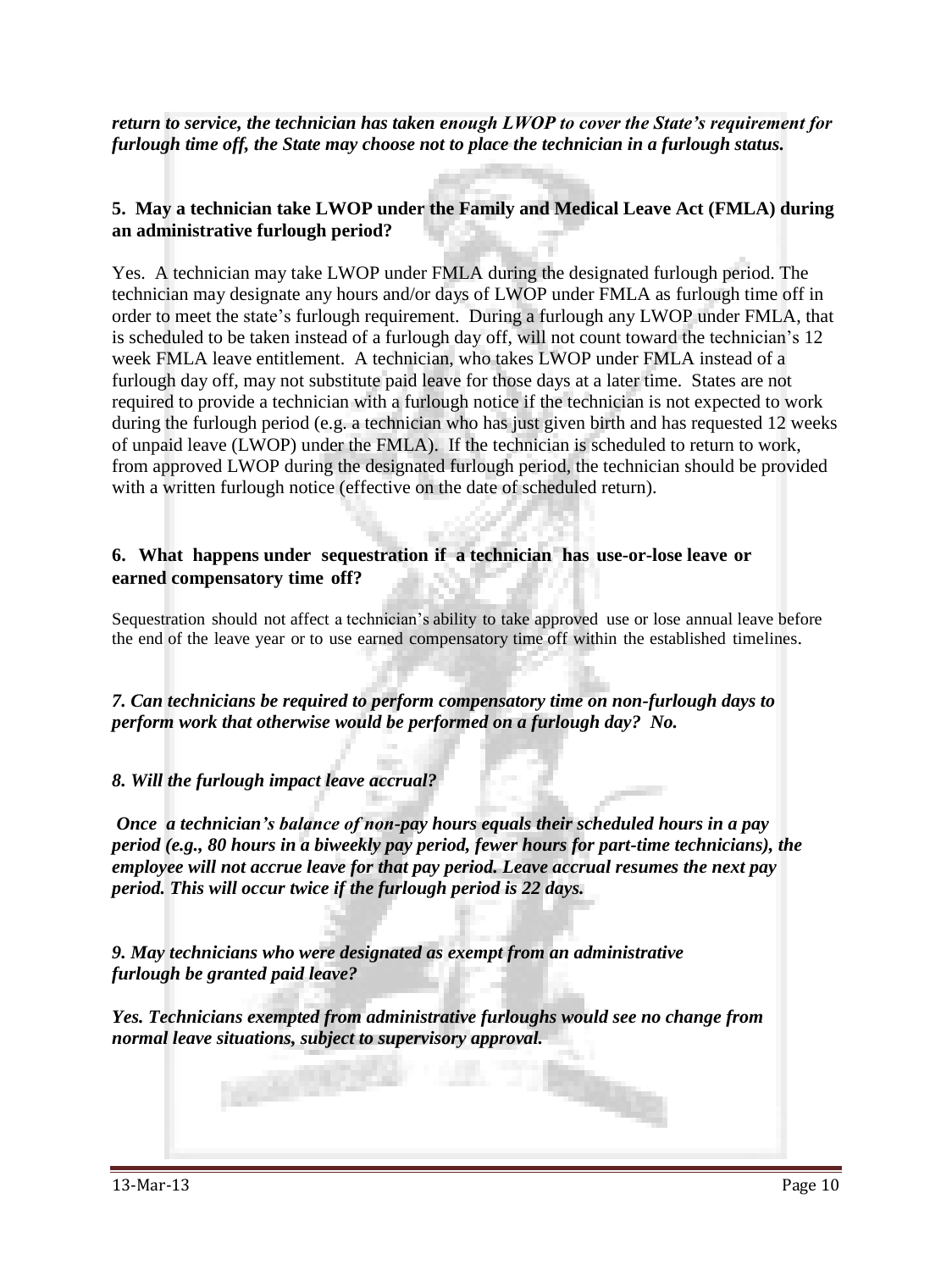## **Holidays**

## **1. May a technician be administratively furloughed on a holiday?**

Yes. However, the State should select the furlough days off on programmatic and administrative grounds that are unrelated to the fact that the period includes a holiday. For example, the State may not properly furlough a technician for a 3-day period, the middle of which is a holiday, for the sole purpose of saving 3 days pay while losing only 2 days of work. (See Comptroller General opinion B-224619, August 17, 1987). Nor would it be proper to furlough a technician solely on a holiday. (See Comptroller General Opinion B-222836, May 8, 1986).

#### **2. If a technician has a designated administrative furlough day off on the last workday**  *before* **a holiday or the first workday** *after* **a holiday (but not on both days), will the technician be paid for the holiday?**

Yes. The general rule is that a technician is entitled to pay for a holiday as long as he/she is in a pay status on either the workday preceding a holiday or the workday following a holiday. The technician is paid for the holiday based on the presumption that, but for the holiday, the technician would have worked. (Note: A holiday should not be the first or last day of the period covered by a furlough.)

#### **3. If a technician has a designated administrative furlough day off on the last workday before a holiday** *and* **the first workday after a holiday, will the technician be paid for the holiday?**

No. If a furlough includes both the last workday before the holiday and the first workday after the holiday, the technician is not entitled to pay for the holiday because there is no longer a presumption that, but for the holiday, the technician would have worked on that day. (See Comptroller General opinion B-224619, August 17, 1987). States that allow a technician to choose the furlough days off must advise the technician that he/she will not be paid for the holiday if the technician chooses to take a furlough day off both before and after the holiday.

## **Benefits**

## **1. Will a technician continue to be covered under the Federal Employees Health Benefits (FEHB) Program during an administrative furlough?**

Technician FEHB coverage will continue if the technician's salary is sufficient to pay the premiums. If the technician's salary becomes insufficient to pay FEHB premiums due to the furlough, the leave without pay/insufficient pay rules apply:

[\(http://www.opm.gov/insure/health/reference/handbook/fehb13.asp\)](http://www.opm.gov/insure/health/reference/handbook/fehb13.asp). If a technician chooses to remain covered, the enrollee share of the FEHB premium will accumulate and be withheld from pay until which time the pay is sufficient to cover the premiums.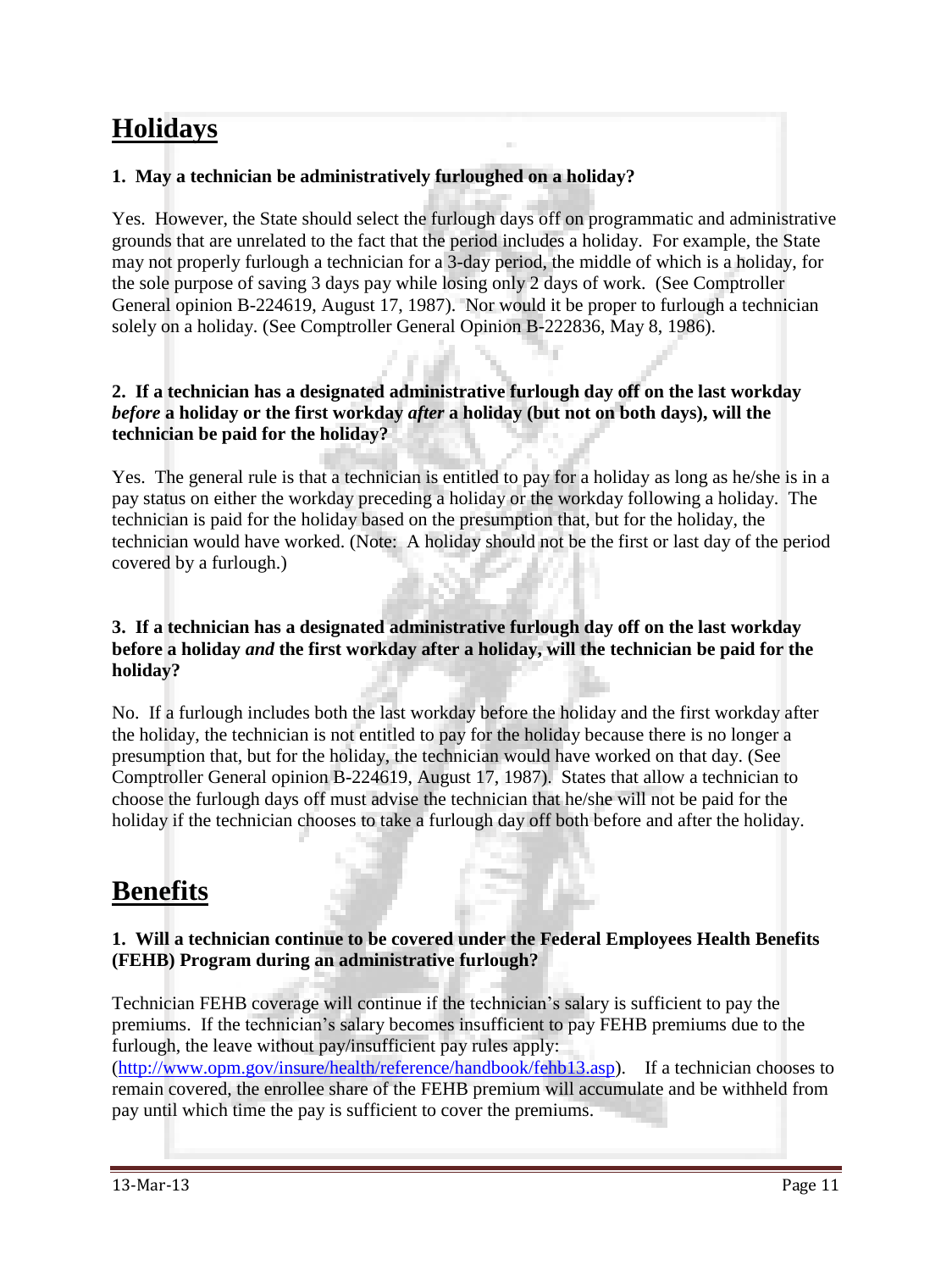### **2. Will a technician's Flexible Spending Account Program (FSAFEDS) be impacted during an administrative furlough?**

The technician's FSAFEDS coverage continues, and allotments made by the technician continue if the technician's salary in each pay period is sufficient to cover the deduction(s). If the technician's salary is insufficient to cover his/her allotment(s), then incurred eligible health care expenses will not be reimbursed until the allotments are successfully restarted (in which case the remaining allotments would be recalculated over the remaining pay periods to match the technician's annual election amount). Incurred eligible dependent care expenses may be reimbursed up to whatever balance is in the technician's dependent care account, as long as the expenses incurred allow the technician (or technician's spouse if married) to work, look for work, or attend school fulltime. Once dependent care allotments are successfully restarted, remaining allotments would be recalculated over the remaining pay periods to match the technician's annual election amount.

### **3. Will a technician continue to be covered under the Federal Employees' Group Life Insurance (FEGLI) during an administrative furlough?**

The technician's FEGLI coverage continues while in a non-pay status due to furlough for up to 12 months without cost to the technician or to the agency. However, if the furlough is for only part of a pay period the FEGLI premiums are required. If the technician receives any pay in a pay period, FEGLI premiums for the whole pay period will be deducted from pay. The premiums are not prorated. If the technician's salary becomes insufficient to pay FEGLI premiums due to the furlough, the leave without pay/insufficient pay rules apply: [\(http://www.opm.gov/insure/health/reference/handbook/fehb13.asp\)](http://www.opm.gov/insure/health/reference/handbook/fehb13.asp).

## **4. Will the technician continue to be covered under the Federal Employee Dental and Vision Insurance Program (FEDVIP) during an administrative furlough?**

Yes. Just as with scheduled LWOP, if BENEFEDS is unable to take the necessary premium deduction from a technician's pay, BENEFEDS collects the premium up to twice the biweekly amount from the next full pay period to make up for the missed premium deduction. If the furlough continues for more than two consecutive pay periods, BENEFEDS will mail a direct bill to the technician. The technician should pay premiums directly billed to him/her on a timely basis to ensure continuation of coverage.

## **5. Will the technician continue to be covered under the Federal Long Term Care Insurance Program (FLTCIP) during an administrative furlough?**

Yes. Eligible claims will continue to be paid. Coverage will terminate if premiums are not paid. If the contractor does not receive premiums for two or fewer pay periods, they will adjust future premium deductions, increasing by no more than \$50 per pay period to recover the missed premiums. Three consecutive pay periods of no premiums will result in the contractor billing the technician directly.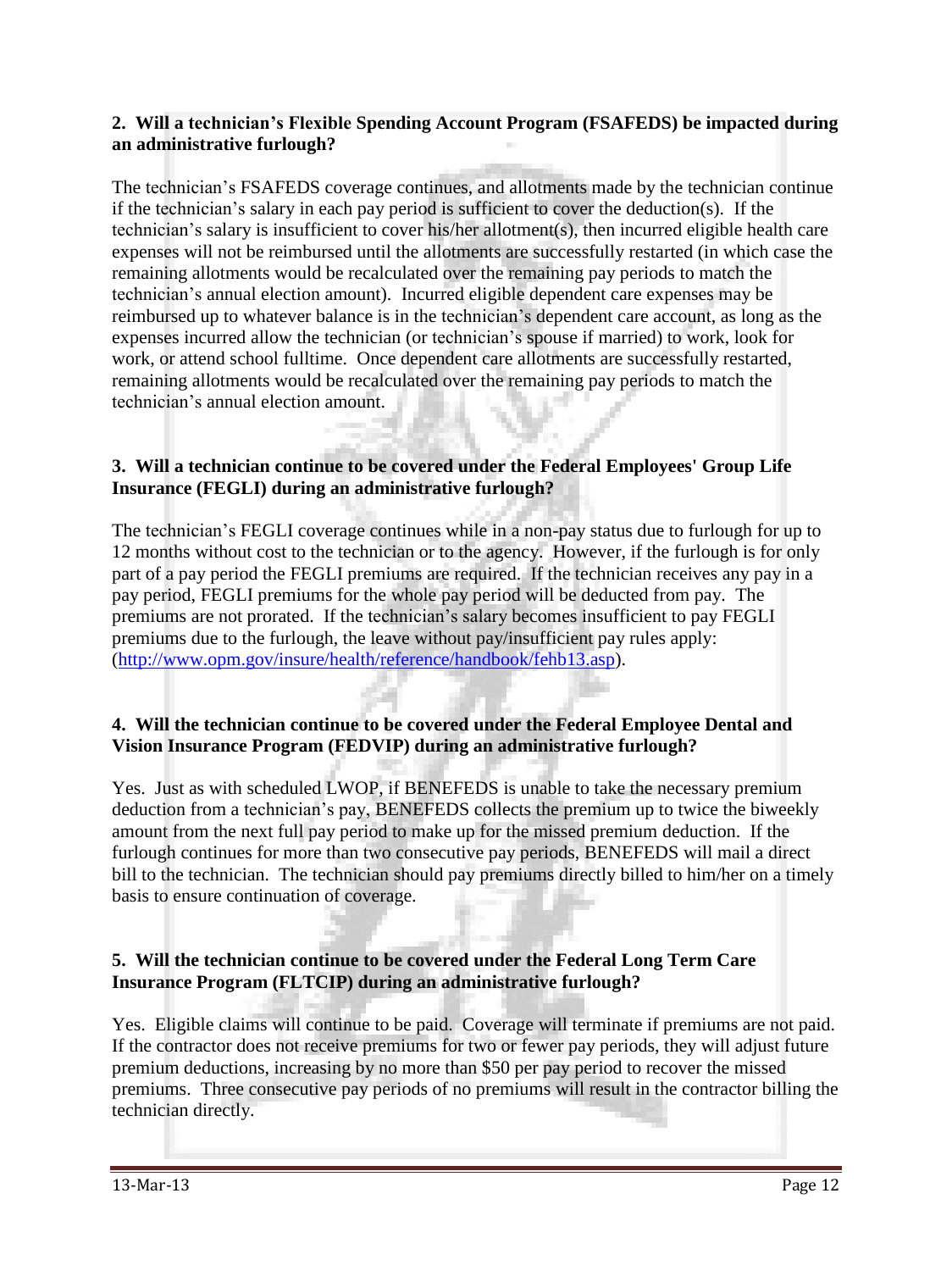The technician also has the option to change to direct billing or to make a payment via electronic funds transfer (EFT). If premiums are not collected, or a final bill is not paid within a 30-day grace period, FLTCIP will send a termination letter. The technician has 35 days, from the date of the letter in which to pay the premium; otherwise, the technician will be disenrolled retroactively to the last pay period in which premium was paid.

*6. Will furloughs impact wages considered when calculating a retirees high three for CSRS/FERS retirement? No, the furlough does not affect this calculation; it is the technician's grade/step which is considered for retirement purposes.* 

*7. Will this furlough be considered a qualifying life event/Open Season to adjust benefits? Some techs will face financial difficulties and may want to change/reduce coverage to reduce deductions, will they have that option? No, the furlough is not considered a qualifying life event. The next open season is 11 November 2013 through 9 December 2013.* 

*8. During a furlough what is the impact to technicians who will retire this year? What about in the next 2-3 years? Generally there will be no effect on a technician's retirement pay unless the furlough causes the technician to be in a non-pay status for more than six months during a calendar year.*

*9. To what extent does non-pay status affect retirement coverage?*

*Federal Employees Retirement System (FERS) and Civil Service Retirement System (CSRS) coverage continue during an Administrative Furlough of 30 days or less.*

*10. Will social security contributions be affected?*

*Social security contributions are determined by a percentage of a technician's basic pay and may be stopped or reduced if the technician has no earnings or if basic pay is reduced.*

## **Thrift Savings Plan (TSP)**

**1. What is the impact of a furlough on the TSP? What will happen to the contributions?**

*There will be a reduction in technician and employer contributions, unless the technician chose a set dollar amount vice percentage of pay. By law, a technician who is in a non-pay status cannot contribute to their TSP account while on furlough.*

*2. Will the government matching contribution to TSP be reduced during be furlough period?* 

*Government matching contributions determined by a percentage of a technician's basic pay may be stopped or reduced if the technician has no earnings, or if basic pay is reduced.*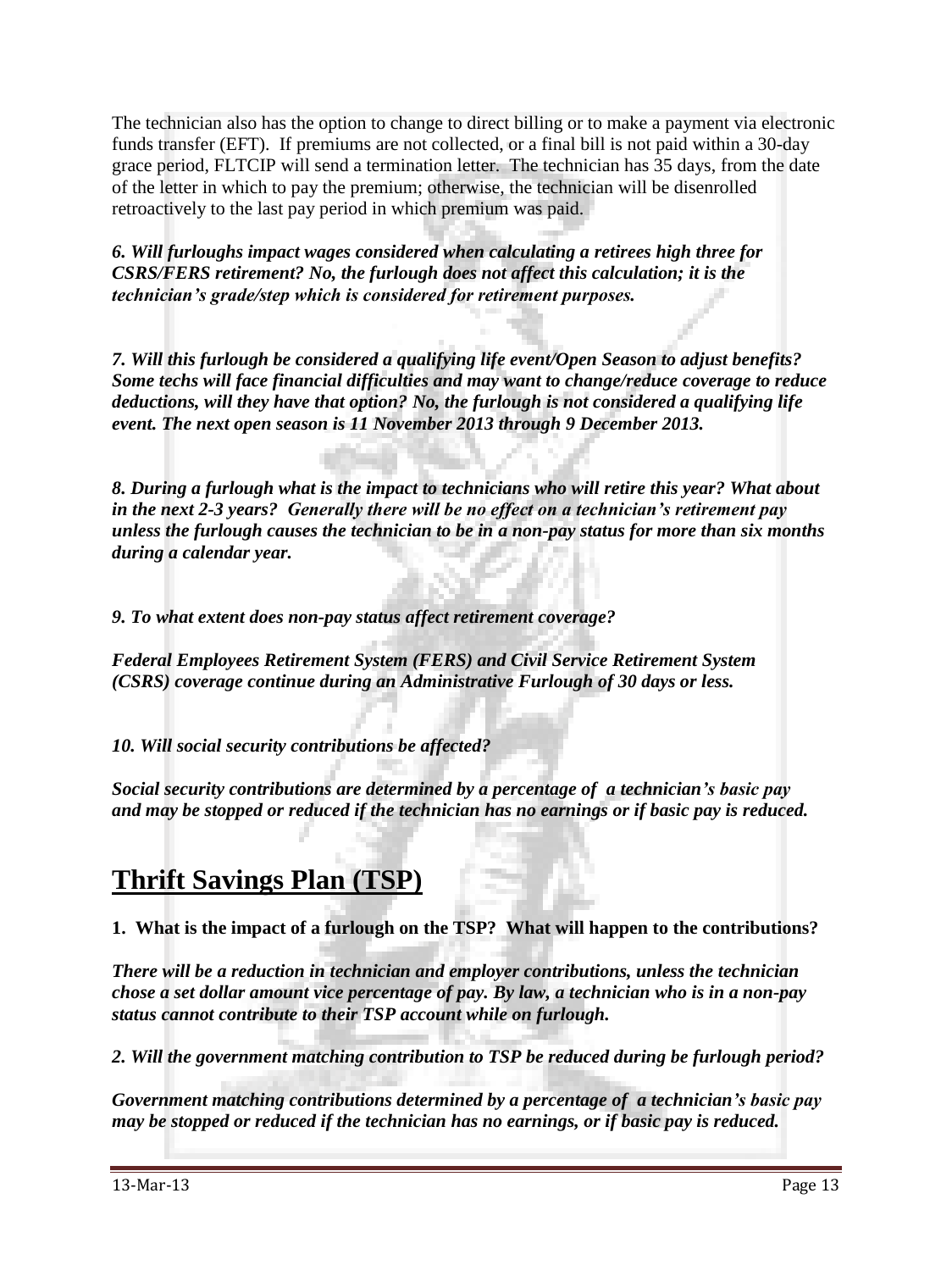## **3. Will a technician's TSP investments be affected? What about disbursement?**

TSP investment activity will continue. Share prices and account balances will continue to be updated each business day, and loans and withdrawals will continue to be disbursed.

## **4. Can a technician take a TSP loan while furlough?**

Yes. By law, a TSP participant may take a TSP loan during a furlough which results in a shortterm break in pay. The TSP Executive Director has determined a Government shutdown does not disqualify one from TSP loan eligibility. See the TSP Fact Sheet (Impact of a Government Shutdown on the Thrift Savings Plan, dated March 4, 2011) at: <https://www.tsp.gov/PDF/formspubs/oc11-5.pdf>. The technician should be referred to the cited reference for additional information specific to loan payment requirements.

*5. What impact does the furlough have on a technician's loan payments?*

*Payments continue. If the technician's salary is insufficient, the loan may be extended or have a balloon payment at the end.*

**6. Is the HRO required to send in a Form TSP-41 to notify TSP of a technician's furlough status?**

No.

*7. Can the Government take money from the TSP to resolve this financial situation?*

*No, the money in the TSP is held in trust for its participants. Neither Congress nor the Administration can take money from a technician's TSP account.*

## *Unemployment Compensation*

*1. Is a technician entitled to unemployment compensation while on furlough?* 

*It depends. Rules for unemployment compensation eligibility differ State to State. It is possible that a furloughed technician may become eligible for unemployment compensation immediately in some locations; whereas other states require a one-week waiting period before qualifying for compensation. In general, the State's laws, relative to the location of the technician's last official duty station while in technician service, determine eligibility for unemployment insurance benefits. (See the Department of Labor website "Unemployment Compensation for Employees (technicians)" at*

*[http://workforcesecurity.doleta.gov/unemploy/unemcomp.asp\)](http://workforcesecurity.doleta.gov/unemploy/unemcomp.asp). Before applying for unemployment compensation, the technician should contact the HRO Employee Benefits Specialist for the required SF 8 form. The HRO Employee Benefits Specialist will provide*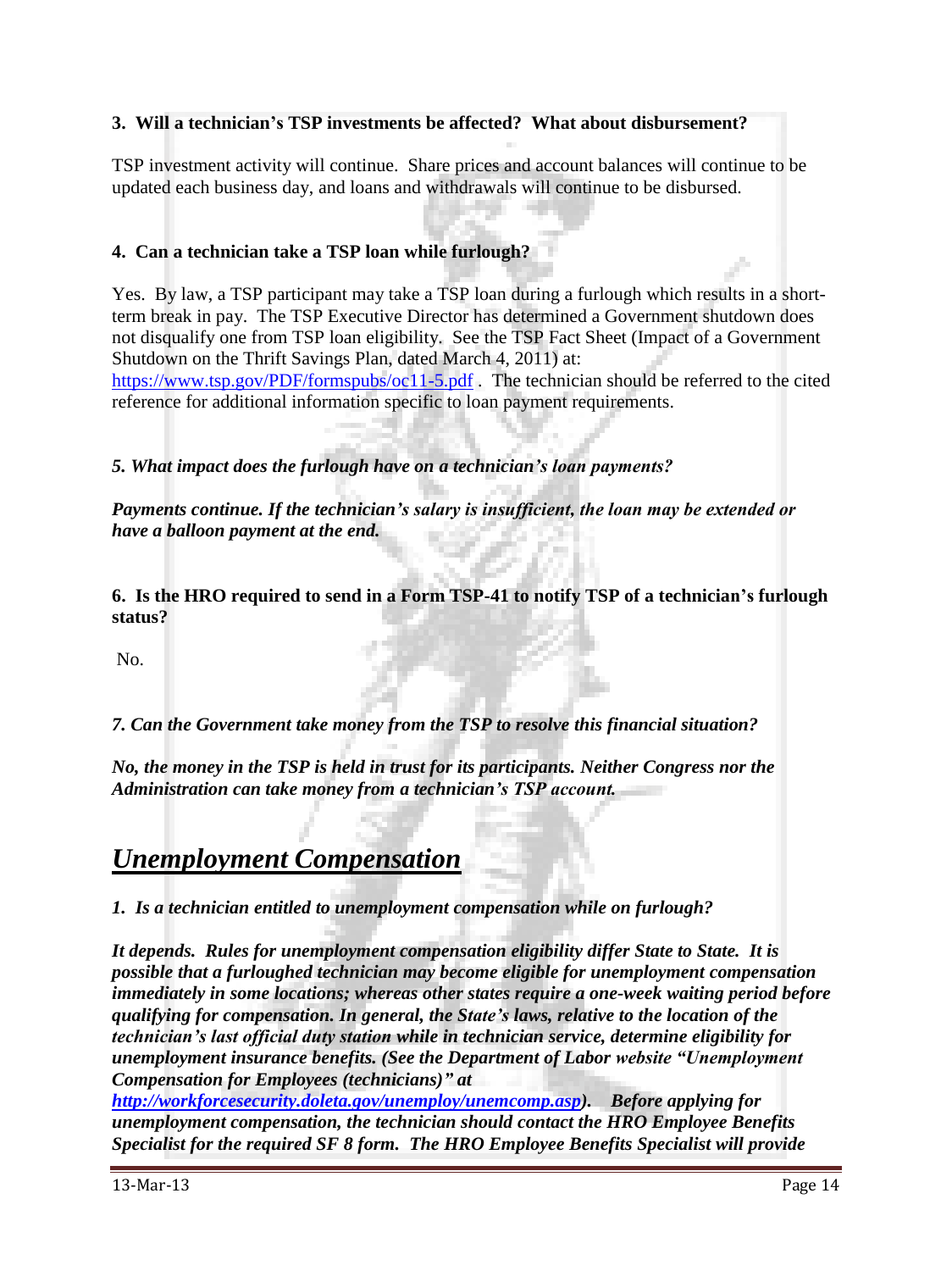*employment information upon request from the Department of Labor Unemployment Compensation Office. The Department of Labor's website provides links to locations of individual state unemployment compensation offices at [http://www.servicelocator.org/OWSLinks.asp.](http://www.servicelocator.org/OWSLinks.asp)* 

*2. Are Human Resources Offices required to provide furloughed Federal technicians with an SF-8, Notice to Federal Employee about Unemployment Insurance?*

*Federal agencies are required to provide technicians with an SF-8 if they will be in a nonduty status for seven or more consecutive days.*

*3. What address should the HR Office provide on the SF-8, Notice to Federal Technician about Unemployment Insurance? What is the Federal Identification Code (FIC)?*

*The address on the SF-8 should be the address for the Human Resources Office. The FIC is 422 for the Department of the Army and 424 for the Department of the Air Force.*

*4. Is an unemployment compensation claim based on the state where the technician lives, or where they work?*

*Unemployment compensation claims are based on the state in which the work was performed.*

*5. Are technicians who are lower than a Grade 9, Step 5, exempt from paying back Unemployment compensation benefits if they are later paid for the furlough period?*

*The decision on whether or not technicians would have to pay back unemployment compensation benefits would be decided by each State Employment Security Agencies based on their unemployment compensation law. Overpayment requirements apply to all technicians for a particular state, regardless of their grade or salary.*

*6. Is information available as to what the states require before processing a claim for unemployment because of a furlough?*

*Yes. The list below gives Web sites or instructions for each state when filing an initial claim for unemployment; different procedures often apply when filing claims for additional benefits. You should also note that Kentucky has a Web site – at http://www.oet.ky.gov/des/ui/staterefguide.asp - that lists state Web sites, plus telephone numbers, for about 40 states.*

*Alabama – http://dir.alabama.gov/uc Alaska – http://www.labor.state.ak.us/esd\_unemployment\_insurance/biff-splash.htm*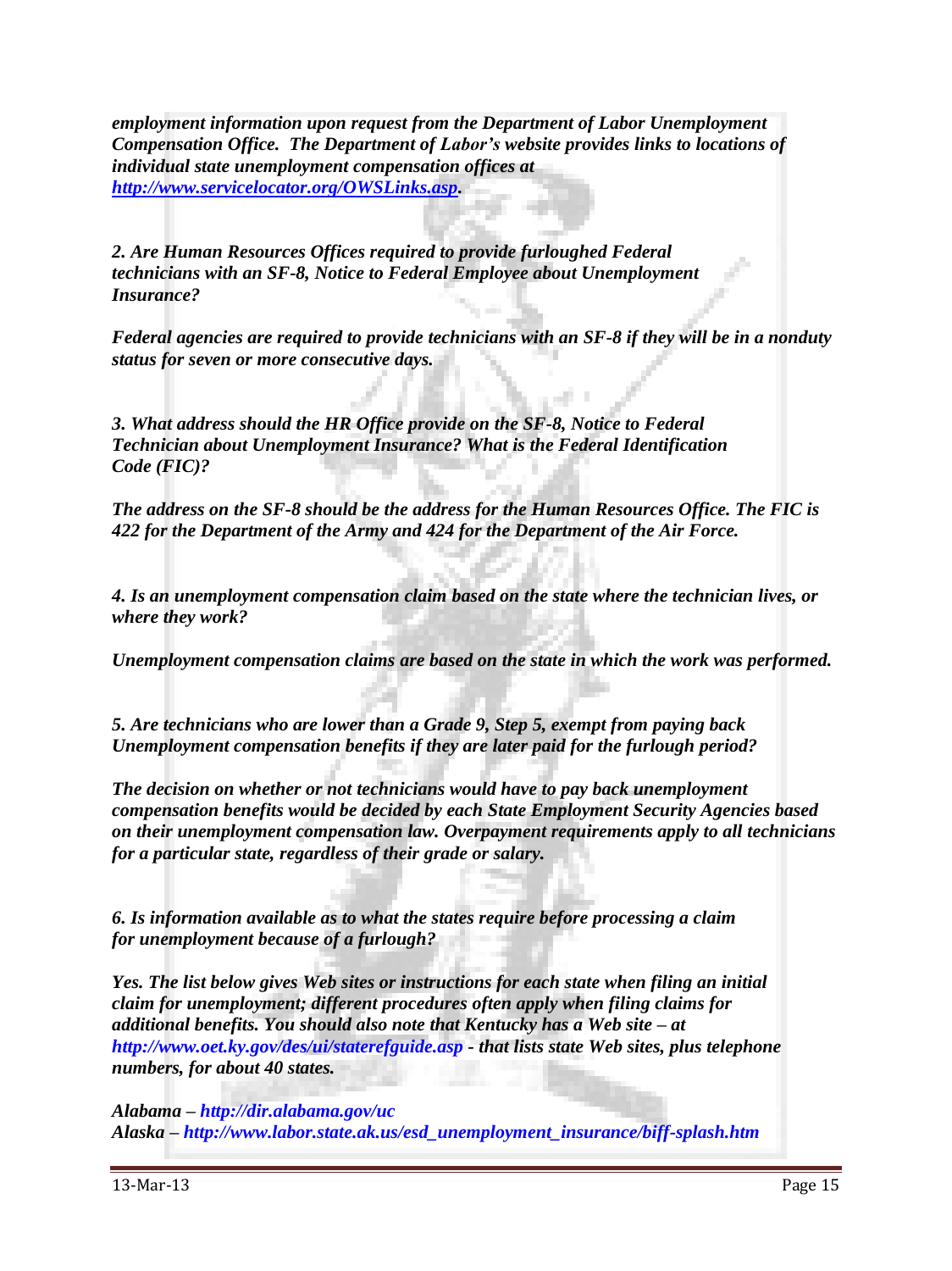*Arizona – https://www.azdes.gov/landing.aspx?id=4211 Arkansas - http://www.arkansas.gov/esd/UI/index.htm California – https://eapply4ui.edd.ca.gov/ Colorado – https://wwws.coworkforce.com/ucontinuedclaims/default.asp?ci=0&ps=0&er=0&li=e Connecticut –http://www.ctdol.state.ct.us/progsupt/unemplt/M1A/LogInIntro.htm Delaware – http://www.delawareworks.com/Unemployment/welcome.shtml District of Columbia – https://does.dcnetworks.org/InitialClaims/ Florida – http://www.floridajobs.org/job-seekers-community-services/reemployment-assistancecenter/ file-a-claim Georgia - http://www.dol.state.ga.us/ Hawaii – http://hawaii.gov/labor/ui Idaho – http://labor.idaho.gov/dnn/Default.aspx?alias=labor.idaho.gov/dnn/idl Illinois – http://www.ides.state.il.us/individual/certify/default.asp Indiana – http://www.in.gov/dwd/ Iowa – http://www.iowaworkforce.org/ui/file1.htm#1. Kansas – www.getkansasbenefits.gov Kentucky – http://www.kewes.ky.gov/ Louisiana – https://laors.laworks.net/laclaims/Web site/ Maine – https://gateway.maine.gov/DOL/mics/BasePage.aspx Maryland – electronic filing not permitted if technician worked for the Federal Government in the past 18 months. File by phone at 410-949-0022 in the Baltimore area, or 1-800-827-4839 outside the Baltimore area. Information is at http://www.dllr.state.md.us/employment/unemployment.shtml Massachusetts – initial claim by phone or in person only. File by phone at 1-877-626- 6800 from Massachusetts, 617-626-6800 outside Massachusetts. Information is at http://www.mass.gov/?pageID=dlwdconstituent&L=2&L0=Home&L1=Claimants&sid= Edwd Michigan – http://www.michigan.gov/uia/0,1607,7-118--77962--,00.html Minnesota – http://www.uimn.org/ Mississippi http://mdes.ms.gov/unemployment-claims/ form must then be brought in person to a Mississippi Job Center Missouri – http://www.labor.mo.gov/DES/Claims/ Montana – https://app.mt.gov/ui4u/index Nebraska – https://uibenefits.nwd.ne.gov/BPSWeb/jsp/BPSClaimantWelcome.jsp Nevada – http://www.ui.nvdetr.org/UI\_Agreement.html New Hampshire – http://www.nh.gov/nhes/ New Jersey – http://lwd.dol.state.nj.us/labor/ui/ui\_index.html New Mexico – http://www.dws.state.nm.us/ New York – https://ui.labor.state.ny.us/UBC/home.do?FF\_LOCALE=1 North Carolina – https://www.ncesc.com/individual/webInitialClaims/applyBegin.asp North Dakota – https://secure.apps.state.nd.us/jsnd/uiiaclaims/login.htm Ohio – http://unemployment.ohio.gov/ Oklahoma – https://unemployment.state.ok.us/instructions.asp?x=n Oregon – http://findit.emp.state.or.us/ocs Pennsylvania – https://www.paclaims.state.pa.us/UCEN/ Puerto Rico - http://www.trabajo.pr.gov/*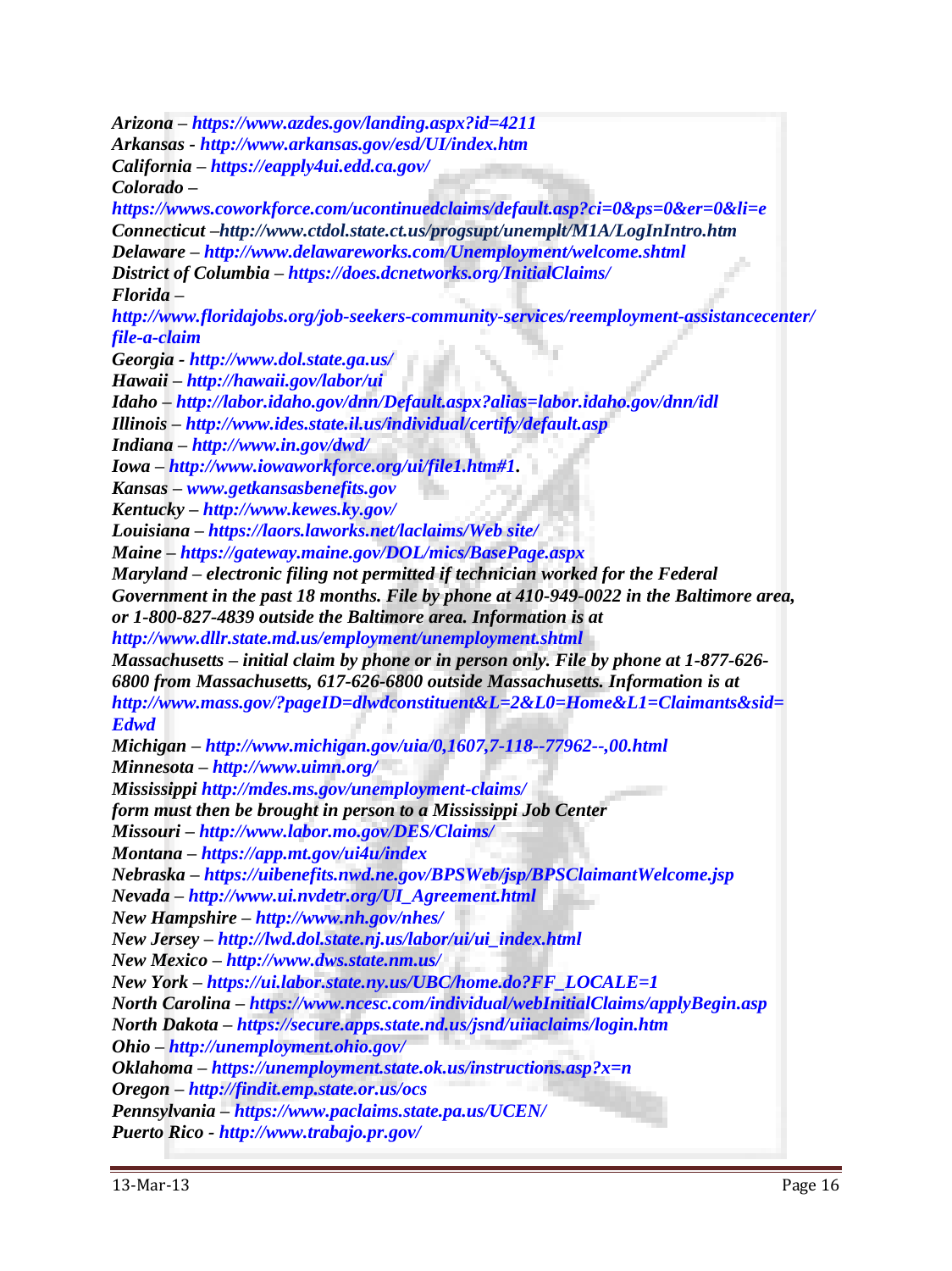*Rhode Island – https://uiclaims.state.ri.us/RI-ICS/Intro/index.aspx?AC=yes South Carolina – http://dew.sc.gov/ South Dakota – http://dlr.sd.gov/ui/default.aspx Tennessee – http://www.state.tn.us/labor-wfd/esdiv.html Texas – http://www.twc.state.tx.us/ui/uiclaim.html Utah – http://jobs.utah.gov/ui/WebInitialCubs/Welcome.aspx Vermont – file by phone only, by calling 1-877-214-3330. Information is at http://www.labor.vermont.gov/Unemployed/tabid/109/Default.aspx Virginia – http://www.vec.virginia.gov/vecportal/seeker/jslogin.cfm Virgin Islands – file in person only http://www.vidol.gov/OP/Contact.htm Washington – http://www.esd.wa.gov/uibenefits/index.php West Virginia – http://www.wvuc.org/ Wisconsin – https://ucclaim-wi.org/InternetInitialClaims/InfoBasicRequirements.asp Wyoming - https://doe.state.wy.us/InetClaims/*

## **Injury Compensation**

*1. If a technician was in receipt of Federal Employees' Compensation Act (FECA) wage-loss compensation and was then furloughed, what effect would the furlough have on his/her compensation?*

*None. FECA wage-loss compensation is not considered wages and, therefore, is not affected by a lack of funding at the employing agency*

**2. Are technicians who are injured while on furlough or LWOP eligible to receive workers compensation?** 

No. Workers compensation is paid to technicians only if they are injured while performing their duties. Technicians on furlough or LWOP are not in a duty status for this purpose. a technician who is receiving workers' compensation payments will continue to receive workers' compensation payments during a furlough and will continue to be charged LWOP.

*3. Are technicians who are currently reemployed from the Workers Compensation roles exempted from furlough?* 

*No. A technician who has been reemployed from OWCP roles is not exempt from furlough. They are to be treated the same as any other technician. However, if a returned technician is receiving lost wages from the Department of Labor (DOL), those wages will continue to be paid by DOL.*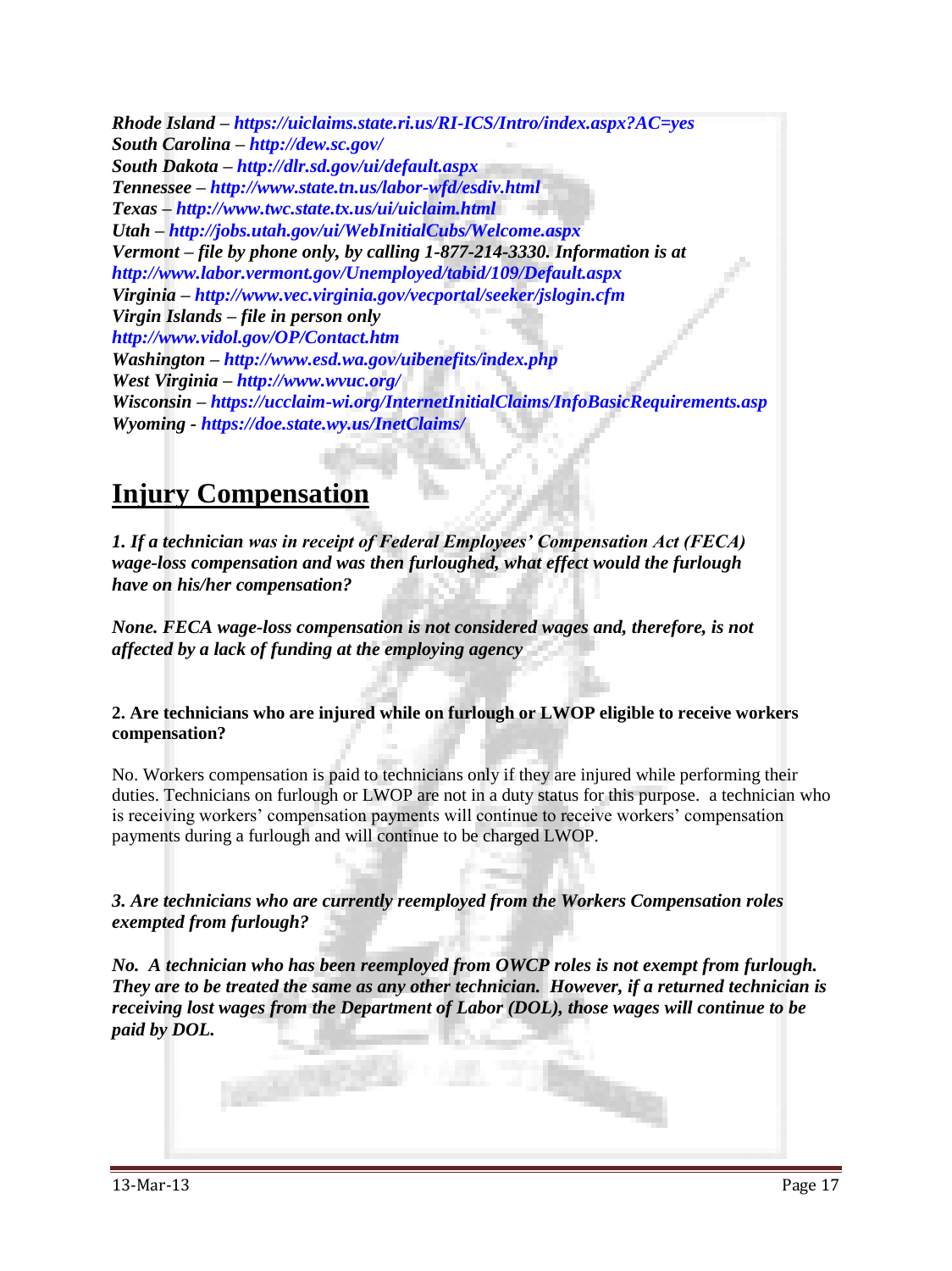## **Service Credit for Various Purposes**

## **1. Is being furloughed or on leave without pay (LWOP) considered a break in service?**

No. Both mean the technician is in a nonpay, nonduty status for those days/hours. However, an extended furlough or extended LWOP may affect the calculation of creditable service for certain purposes.

## **2. To what extent does non-pay status affect technician benefits and programs?**

The effects of a non-pay status (which includes furlough, leave without pay, absence without leave, and suspension) on technician benefits and programs vary based on current law and regulation. For additional information, see OPM's fact sheet on the "Effect of Extended Leave Without Pay (or Other Nonpay Status) on Benefits and Programs" at [http://www.opm.gov/oca/leave/HTML/LWOP\\_eff.asp.](http://www.opm.gov/oca/leave/HTML/LWOP_eff.asp)

## *3. What effect will a furlough have on the calculation of a technician's creditable service?*

*Time spent in a non-pay status (including furlough) is credited as follows: Career tenure: The first 30 calendar days of each non-pay period is*

*creditable service. (5 CFR 315.201(b)(4)(ii)(A))*

 *Probationary period: An aggregate of 22 workdays in a non-pay status is creditable service. (5 CFR 315.802(c))*

 *Qualification standards: There is no requirement to extend qualifying periods by the amount of non-pay status. However, agencies may require such extensions in order to meet training requirements or ability to perform.* 

*Time-in-Grade: Non-pay status is creditable service. (5 CFR 300.605(a))*

 *Service Computation Date-LEAVE: Up to six months in non-pay status is creditable. (5 U.S.C. 6303(a))*

 *Service creditable for within-grade-increases: The time in a non-pay status that is creditable is determined by the's current step (See 5 CFR531.406(b) for GS & 532.417(c)(2) for FWS)*

## **Technicians on Military Duty**

*1. May a National Guard technician perform military duty while furloughed? And is it a dual compensation situation?*

*A military technician may perform military duty while he/she is furloughed. It is not a dual compensation situation because furloughed technicians are not in a paystatus. They will be compensated by the military and continue to be carried in an Absent-US status.*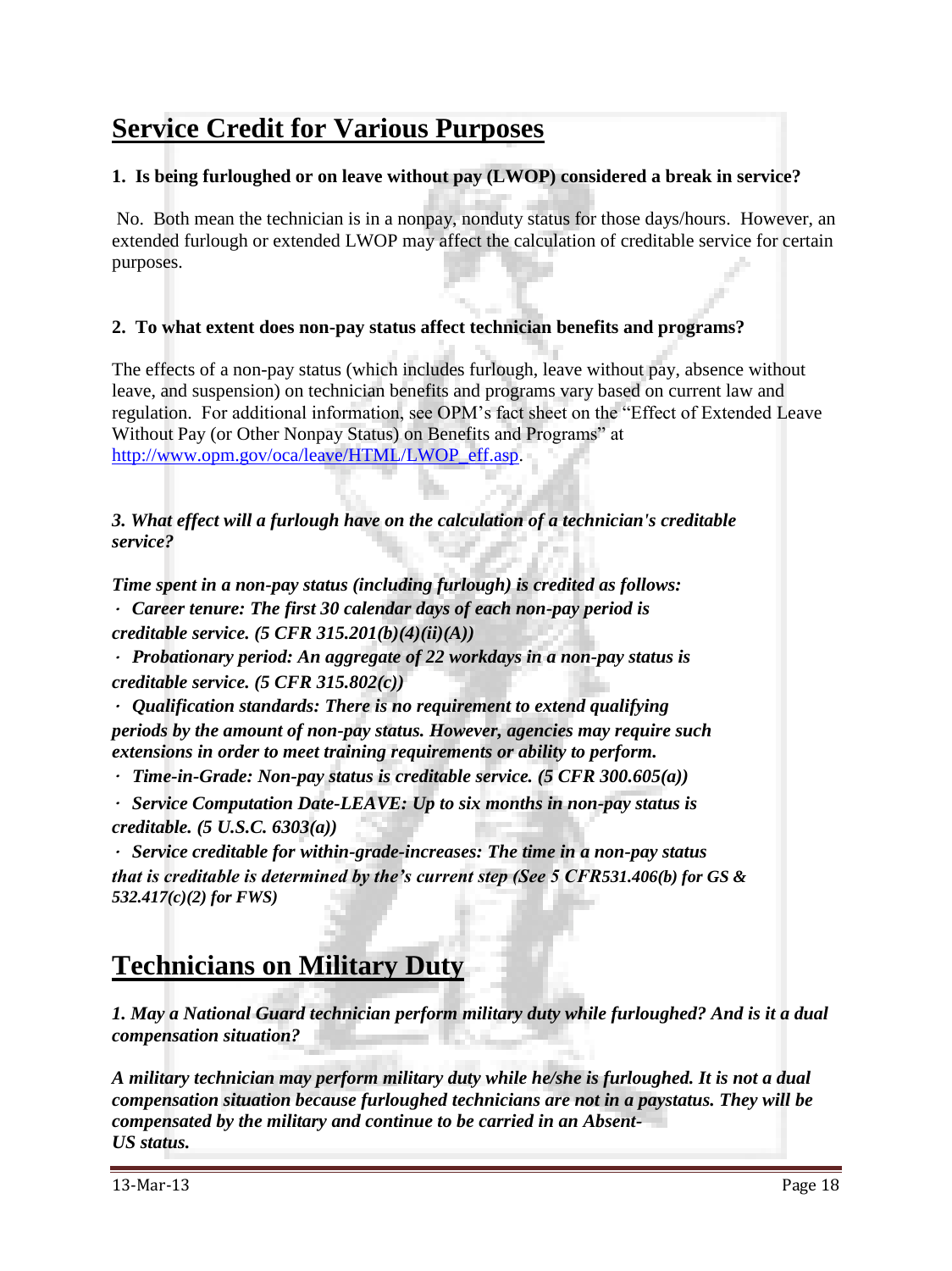## **2. Will a technician continue to receive reservist differential payments (5 U.S.C. 5538) if the technician is affected by an administrative furlough from the technician position while on active duty?**

It depends. In computing a reservist differential, the State must compare the technician's projected technician basic pay to the allocated military pay and allowances for each technician pay period. If the technician is affected by a furlough from his/her position while on active duty, the State must reduce the technician's projected basic pay during any pay period in which furlough time off occurs. If the allocated military pay and allowances are greater than, or equal to, the projected technician basic pay adjusted for furlough time off, no reservist differential is payable for that pay period. If the projected technician basic pay (as reduced to account for furlough time off) is greater than the allocated military pay and allowances, the difference represents the unadjusted reservist differential.

## **3. Will there be an impact on the within-grade increase (WGI) waiting period for General Schedule (GS) technicians affected by an administrative furlough while in an Absent Uniformed Service (AUS) status?**

No. Furlough has no impact on a the WGI waiting period for GS technician's affected by a furlough while in an AUS status (i.e., Nature of Action Code 473, used when the technician has restoration rights). An absence, for the purpose of engaging in military service, is creditable service in the computation of waiting periods for successive WGIs when the technician returns to a pay status through the exercise of a restoration right provided by law, Executive Order, or regulation. (See 5 CFR 531.406(c)(1)(i) and 5 CFR 532.417(c)(4).)

## **Miscellaneous**

**1. Can States offer early retirements (VERAs) or separation incentives (VSIPs) to furloughed technicians? Can VERA/VSIP be offered during sequestration? Can VERA/VSIP be offered in lieu of a furlough?**

Both Voluntary Early Retirement Authority (VERA) and Voluntary Separation Incentive Payments (VSIP) are programs to incentivize voluntary separations to avoid involuntary personnel actions associated with a State's decision to restructure its workforce. States with NGB-approved VERA and or VSIP may continue offering these options to covered technicians during a furlough.

VERA and VSIP result in permanent separations from the agency workforce. (Please note that VSIP recipients may not be reemployed by the Federal Government within 5 years unless they repay the VSIP to the agency that paid it.) Furloughs are associated with temporary issues, such as lack of work or funds, with the intention that technicians would return to their jobs after the furlough. The State will decide which option to take based on its situation, e.g., the need to permanently reduce or restructure its workforce or to save funds by furloughing technicians.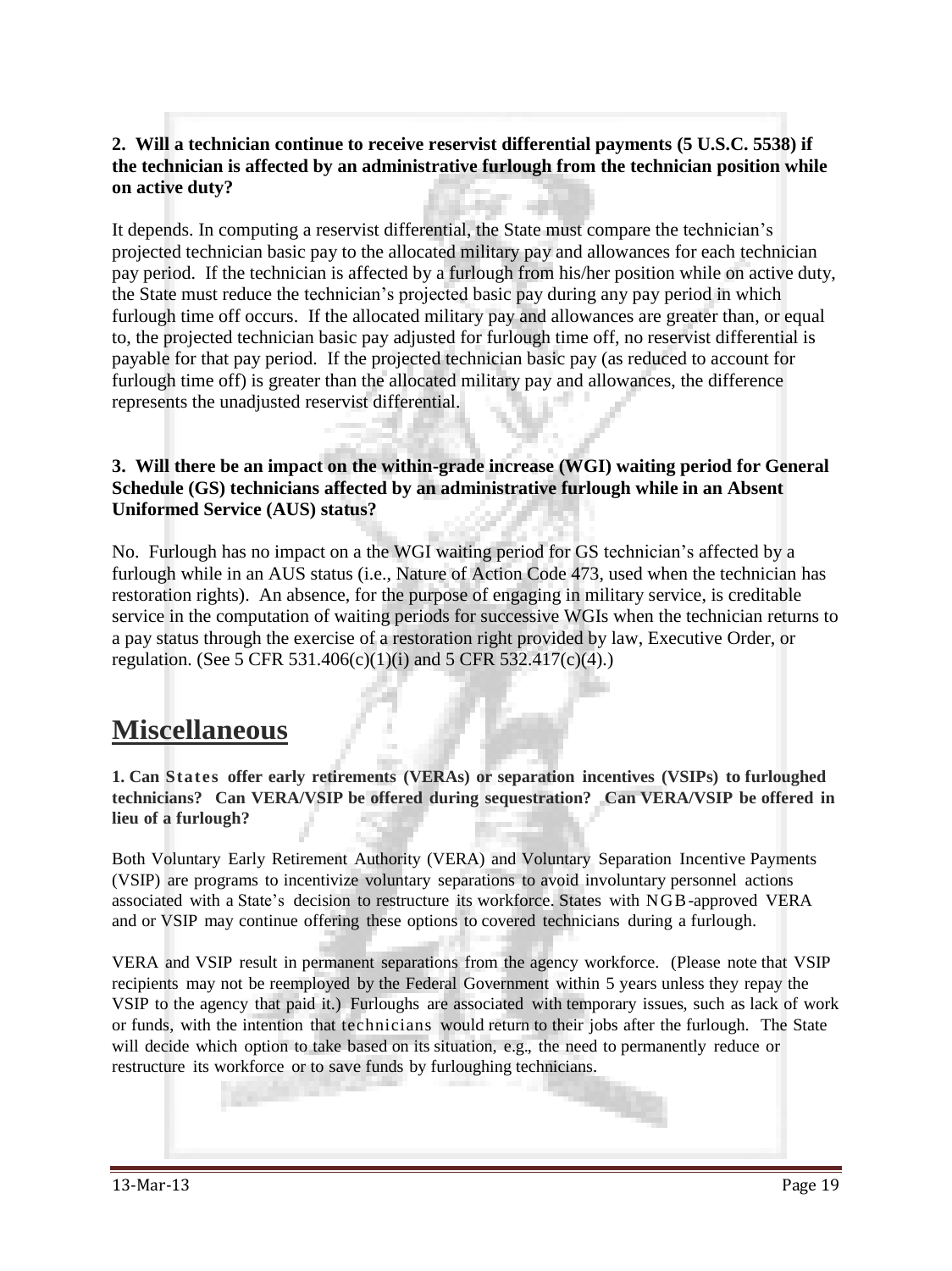*2. If the furlough impacts my ability to meet my financial obligations (e.g., mortgage or rent payments), will it impact my eligibility for continued Suitability for Federal employment, access to classified information, or to hold a sensitive position?*

*A furlough is a circumstance beyond your control. The Federal Adjudicative Guidelines specify that the adjudicative process is the careful weighing of a number of variables known as the 'whole person concept.' Mitigating factors include whether the conditions that resulted in the concern were largely beyond the person's control and whether or not the individual acted responsibly under the circumstances. As a proactive measure, you may wish to contact your local Employee Assistance Program (EAP) to see if financial planning is available.*

## **Furlough Procedures - 22 Workdays or Less**

### **1. May the State schedule administrative furlough days consecutively or discontinuously (e.g., one workday per week for 22 weeks)?**

Yes. Nothing in law or regulation prohibits discontinuous furloughs. Moreover, discontinuous furloughs can be advantageous to both the technician and the State by distributing the furlough days over time, minimizing the financial impact on a technician, and lessening the disruption of agency services to the public.

In *AFGE, Local 32 and OPM*, 22 FLRA 307 (1986), the Labor Relations Authority held that a proposal, giving the furloughed technician the right to determine whether his/her furlough was to be continuous or discontinuous, is a negotiable 5 U.S.C. 7106(b)(3) "appropriate arrangement."

For ease of administration and equity, the State may also schedule furloughs for all technicians (both alternative work schedule and regular work schedule) in terms of hours. For example, all full-time technicians would be furloughed for 40 hours; even though for some technicians, the actual number of furlough days could be more or less than 5 days.

## *2. How is an administrative furlough documented?*

*The State will prepare an SF-50, ―Notification of Personnel Action,‖ for each technician subject to furlough (or a List Form of Notice may be prepared for a group of technicians who are to be furloughed on the same day or days each pay period). A return-to-duty SF-50 is required for return from a consecutive furlough but is not required for a return from a discontinuous furlough. (See Chapters 15 and 16 of The Guide to Processing Personnel Actions.)* 

*If the specific furlough dates are known when a 471/Furlough action is prepared, these dates must be shown in the remarks section of the 471/Furlough action document (i.e., SF-50 or List Form of Notice). If specific dates are not known, then agencies must prepare a 002/Correction action (SF-50) to the 471/Furlough action (or a List Form of Notice for a group of technicians similarly situated) with remarks documenting the total number of days or hours of the furlough when those dates become known. When the total number of days for a 472/Furlough NTE is increased, a 772/Ext of Furlough NTE (date) must be prepared. For new calendar periods of furlough, a new*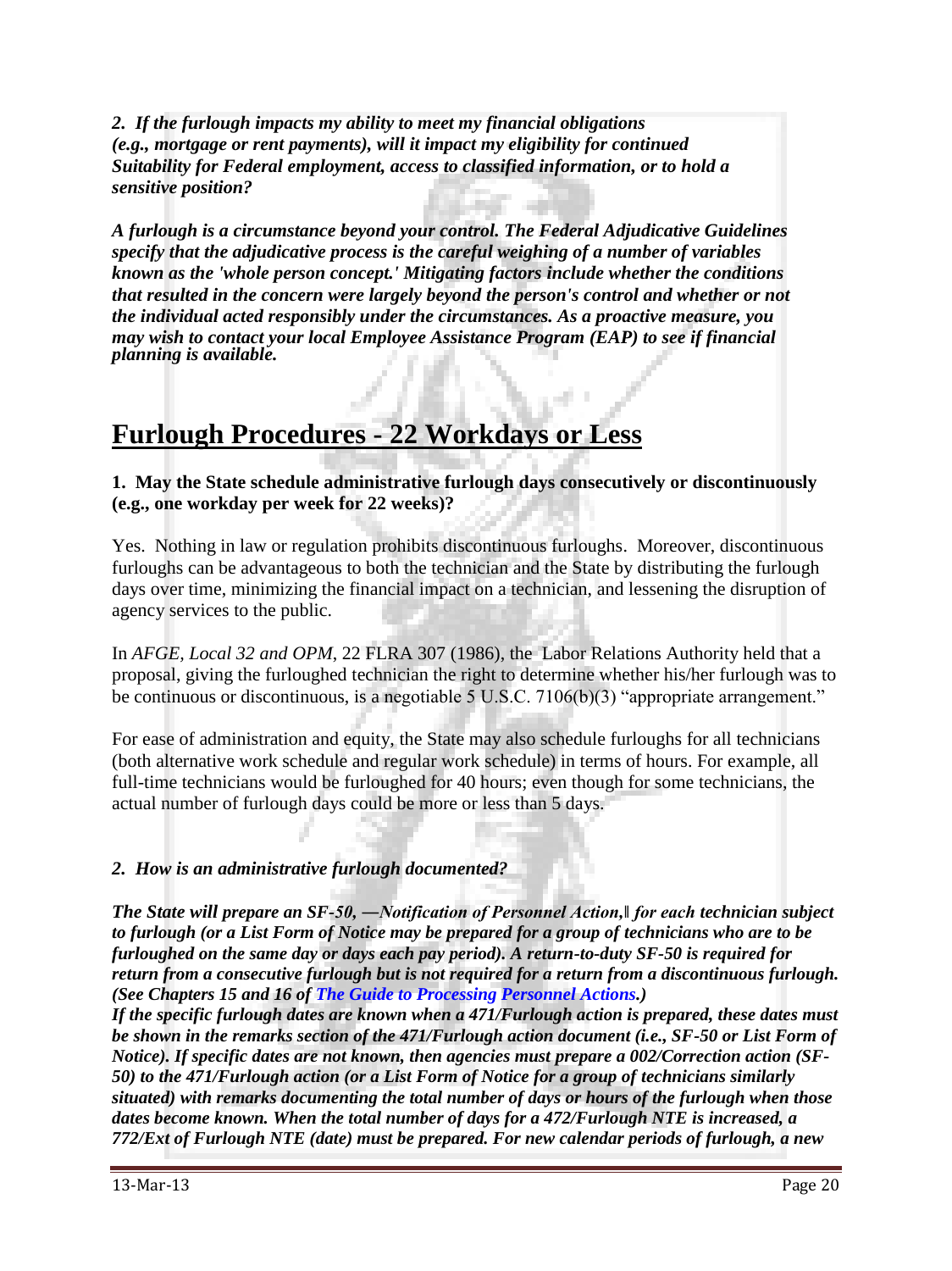*furlough action must be prepared. For all other changes in the dates on which a furlough will occur, a 002/Correction action must be prepared.* 

*If the specific furlough dates are known, the appropriate Nature of Action Code (NOAC) to use according to the Guide to Processing Personnel Actions (GPPA) Chapter 15, will be NOAC 471 - Furlough (nonconsecutive days). This particular NOAC can be processed in DCPDS two ways, manually against each individual technician or via a mass process. The mass process is the preferred way to process the actions for all technicians - either at the HRO level or NGB level. Since we will be using the NOAC 471 to document the furlough actions, according to the GPPA Chapter 16, there is no requirement for a Return to Duty (NOAC 292) personnel action to be processed on technicians at the conclusion of the furlough period.* 

*3. How are timecards coded if technicians are on non-continuous furlough days?* 

*The actual furlough days will be coded via technician timecards using technician leave code "KE" (Furlough).* 

*4. How can HROs track technicians' cumulative furlough hours?* 

*There is currently a system change being developed to have the cumulative furlough hours flow back into DCPDs from the Defense Civilian Pay System (DCPS) to allow HROs to track the hours for each technician. We will be providing you with more detailed instructions at the conclusion of the testing period and after final decisions have been made with regard to how these actions will be handled. Unpaid leave balances will be displayed on technician LESs.* 

#### **5. If a discontinuous administrative furlough extends for more than 30 calendar days, is it a furlough covered by procedures in TPR 715, or is it covered by the reduction-in-force (RIF) procedures in TPR 351?**

Based on the definition of "day" as "calendar day" (5 CFR 210.102), OPM has determined that 22 workdays equate to 30 calendar days for adverse action purposes for technicians. Thus, a discontinuous furlough of 22 workdays or less would be covered by *Voluntary and Non-Disciplinary Action* procedures(TPR 715), and one of more than 22 workdays would be covered by RIF procedures(*TPR 300(351))*. For example, if a holiday is included in a furlough of 22 *consecutive* workdays, the furlough might equate to more than 30 calendar days (e.g. the month of November has two holidays: Veterans Day and Thanksgiving Day. Therefore, the number of calendar days will be extended beyond 30 by two days). *In this situation, TPR 715 procedures are used for the furlough of 22 consecutive workdays, even though, due to holidays, the calendar period of the furlough is more than 30 days.*

## **6. What procedural rights would apply for an administrative furlough of 30 calendar days or less for technicians covered under TPR 715?**

For a short furlough, the law (5 U.S.C. 7513) gives a covered technician the following rights: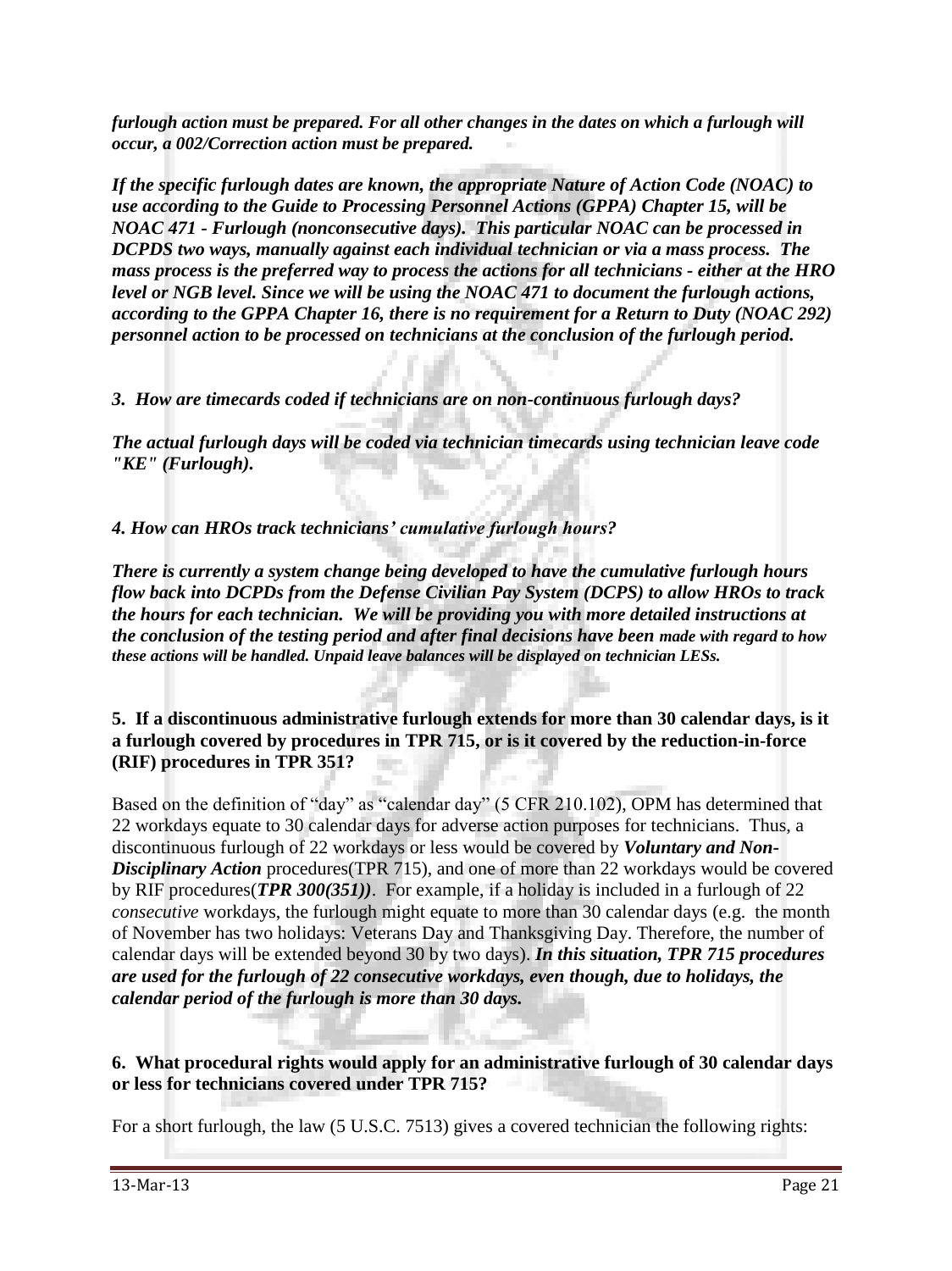• At least 30 calendar days advance written notice, from the organization, stating the specific reasons for the proposed action. (Typically, the reasons for the action would involve a lack of work or funds.) The 30 calendar day period begins effective upon the technician's *receipt* of the written notice. Therefore, the HRO should plan accordingly and allow time for mailing the notice when hand delivery is not possible. (See Sample Notice 1 for proposal to furlough and Sample Notice 2 for decision to furlough.)

• A technician may request a review of the furlough action, in writing, through the HRO to the Adjutant General (TPR 715, paragraph 3-7/TPR 351).

• The right of the technician to be represented by an attorney or other representative.

• Allow at least seven calendar days for the technician to answer, orally and in writing, to the proposal notice and to furnish documentary evidence in support of his/her answer. (A summary of any oral answer must be made and maintained by the HRO.)

• A written decision by the organization with the specific reason(s) for the action at the earliest time practicable.

Additionally, TPR 715 requires that the HRO inform the technician of the right to review the material it relied on to support the reasons for its action. The State must designate an oral reply official who can either make or recommend a decision, and must issue its decision on or before the effective date of the action.

**NOTE: In accordance with TPR 715, the Adjutant General has the inherent authority to furlough any or all of its technicians if there are legitimate reasons. If the State is furloughing some, but not all technicians in a competitive level, the notice of proposal must state the reasons for the furlough. States who anticipate furloughing some, but not all technicians, should ensure the accuracy of established competitive levels in order to meet the obligations under this guidance. The term competitive level refers to positions at the same grade level and classification series, the duties of which are interchangeable. Where bargaining unit technicians are concerned, additional procedural rights may be provided by their negotiated agreement.** 

**7. What procedures and appeal rights are applicable for probationers, technicians under temporary appointments, technicians in the Excepted Service with less than 2 years of continuous service, and others not covered by 5 U.S.C. Chapter 75 but also affected by an administrative furlough?**

There are no mandatory procedures. However, States should ensure that all administrative procedures required by negotiated agreements or internal personnel policies are followed, subject to any exceptions to those procedures that would apply in the event of an administrative furlough. Any request to review/appeal a furlough is limited to the Adjutant General. (Note: VRA appointments are initially made as two year excepted appointments followed by noncompetitive conversion to a competitive appointment.)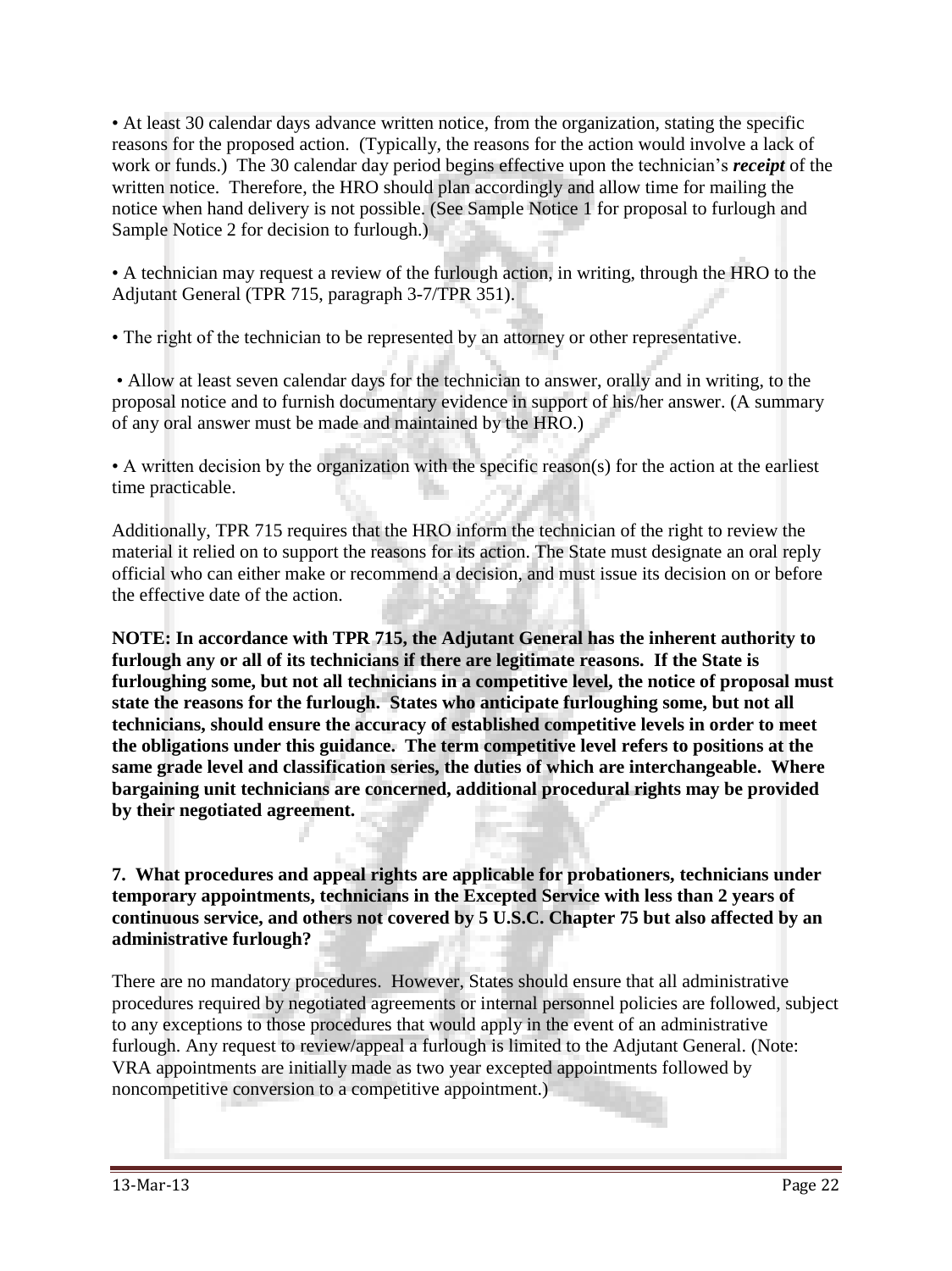### **8. How should the decision letter for an administrative furlough be framed if the State has not set a specific number of furlough days?**

While it is desirable, whenever possible, to inform the affected technician of a specific number of furlough days in the decision letter, the State only needs to set out the maximum time that may be involved, so that the technician has as much information as possible.

## **Furlough Procedures - More Than 22 Workdays (Extended Furlough)**

## **1. When is the Adjutant General required to use reduction in force (RIF) procedures to administratively furlough technicians?**

The Adjutant General must follow RIF procedures for an extended furlough of more than 30 continuous calendar days, or of more than 22 discontinuous workdays. (NOTE: a furlough is a temporary placement in a non-pay/non-duty status. It is not a permanent separation from service).

### **2. Is there a maximum period a technician may be administratively furloughed for an extended period?**

Yes. A technician may be placed on an extended furlough only when the State plans to recall the technician to his/her position within 1 year. The furlough may not exceed 1 year.

## **3. If the State needs to administratively furlough a technician for more than 30 calendar days (or more than 22 workdays) must all RIF procedures are followed?**

Yes. The RIF procedures in TPR 351 must be followed, and include a minimum lead time of 60 days for a specific written notice of the furlough action. The only exception to the regular procedures involves assignment rights referenced in Question 4.

#### **4. When does a technician, who is reached for an extended furlough action during an administrative furlough, have a right of assignment to another position?**

A technician reached for release from the competitive level, because of an extended furlough, has assignment rights to other positions on the same basis as a technician reached for release as a result of other RIF actions (e.g., separation or downgrading).

Because of the requirement in TPR 351 that assignment rights apply only to positions lasting at least 3 months, a technician reached for an extended continuous furlough does not have assignment rights to a position held by another technician who is not affected by the furlough, unless the furlough extends for 90 or more consecutive days. A technician reached for a discontinuous extended furlough action does not have assignment rights to another position.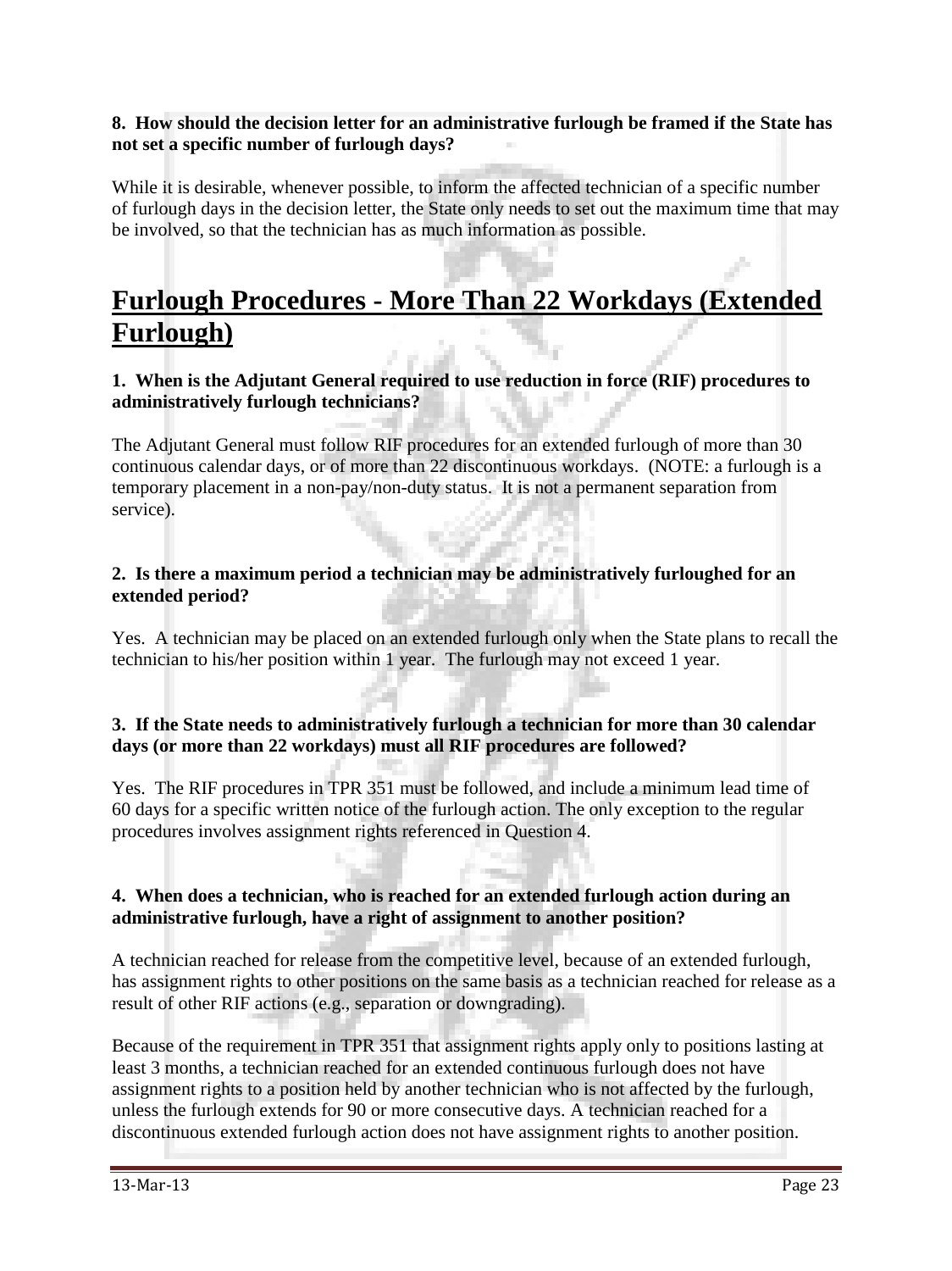The undue interruption standard could apply to an extended furlough over 90 consecutive days. As defined in TPR 351, "undue interruption" essentially means that a higher-standing technician, who is otherwise qualified for the assignment, may exercise the assignment right only if the technician is able to perform the work of the position of the lower standing technician within 90 days of the assignment. In such cases, the State must consider whether undue interruption would result from both (1) the displacement of a lower-standing technician from the competitive level affected by the furlough, and (2) the recall of both technicians to their official positions at the end of the furlough period.

## **5. Are there any other situations in which a TAG may restrict a technician's assignment rights in an administrative furlough situation?**

The TAG may make a temporary exception to the order of release and assignment rights to keep the incumbent in his/her position for 90 days or less after the commencement of the furlough, when needed to continue an activity without undue interruption. (See TPR 351 for additional reasons that a temporary exception may be used.)

The TAG may make a continuing exception to the order of release and assignment rights to keep the incumbent in a position that no higher standing technician can take over within 90 days and without undue interruption to the activity.

## **6. What action is taken if a technician refuses an offer of assignment during an administrative furlough?**

The technician is furloughed from his/her position.

## **7.** If a **technician** "bumps" to a different job as a result of an administrative furlough, is **the technician temporarily assigned to that job?**

No. The technician becomes the incumbent of that job even though the furlough anticipates the technician's eventual recall to his/her former job.

#### **8. If circumstances change and the State is unable to recall an administratively furloughed technician at the point specified in the technician's extended furlough notice, what additional action is required?**

In this situation, the State must issue the technician a new notice of an extended furlough or proposed RIF separation, as the situation requires. This new action must meet all the requirements in TPR 351 (e.g., 60 day advance notice).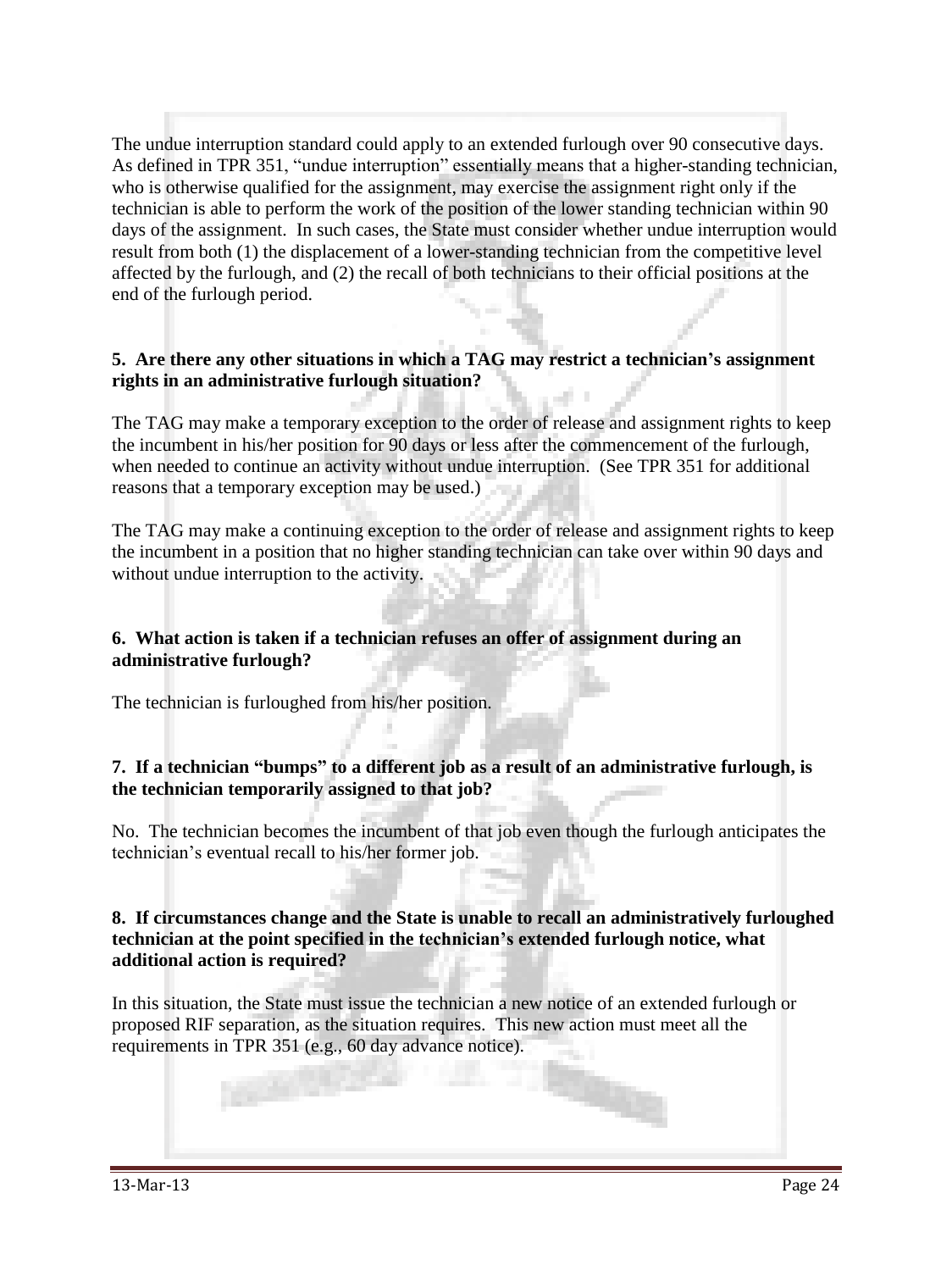**9. Do these requirements also apply if the State finds that it can recall a technician before he/she has reached the administrative furlough limits specified in the notice?** 

No.



The State may not retain a temporary technician in pay status to furlough a permanent technician in the same competitive level. The temporary technician is either separated or furloughed in such situations, and is not entitled to the protections of adverse actions or RIF procedures when this occurs. As a matter of good human resources management, the State should try to give the temporary technician as much advance written notice as possible.

Time spent in furlough status by a temporary technician counts the same as time in a pay status toward the appointment's not-to-exceed date and the 2 year limit on the overall service specified in 5 CFR 316.401(c). The Co

### **11. What notice must the State provide to a technician of an extended administrative furlough action?**

The State must give the technician a minimum 60 day specific written notice before the effective date of any action, including furlough. The same notice requirements are applicable to both a continuous and a discontinuous furlough.

## **12. What option is available if the State is unable to provide a technician with the minimum required notice of an extended administrative furlough?**

When the action is caused by unforeseeable circumstance, the State may request that NGB authorize a notice period of less than 60 days. However, the State must still provide each technician with a minimum of 30 calendar days written notice of the action.

**13. Is the State required (or permitted) to register technicians administratively furloughed in the DoD's Reemployment Priority List, or is the technician eligible for priority consideration under placement programs such as the DoD Priority Placement Program or the Interagency Career Transition Assistance Program?** 

No. These programs are only available to technicians who are separated. These programs are not available to technicians who are furloughed.

**14. What if the State plans for and gives notice of an administrative furlough of 22 workdays or less, but then finds it needs to extend this furlough time beyond 22 workdays**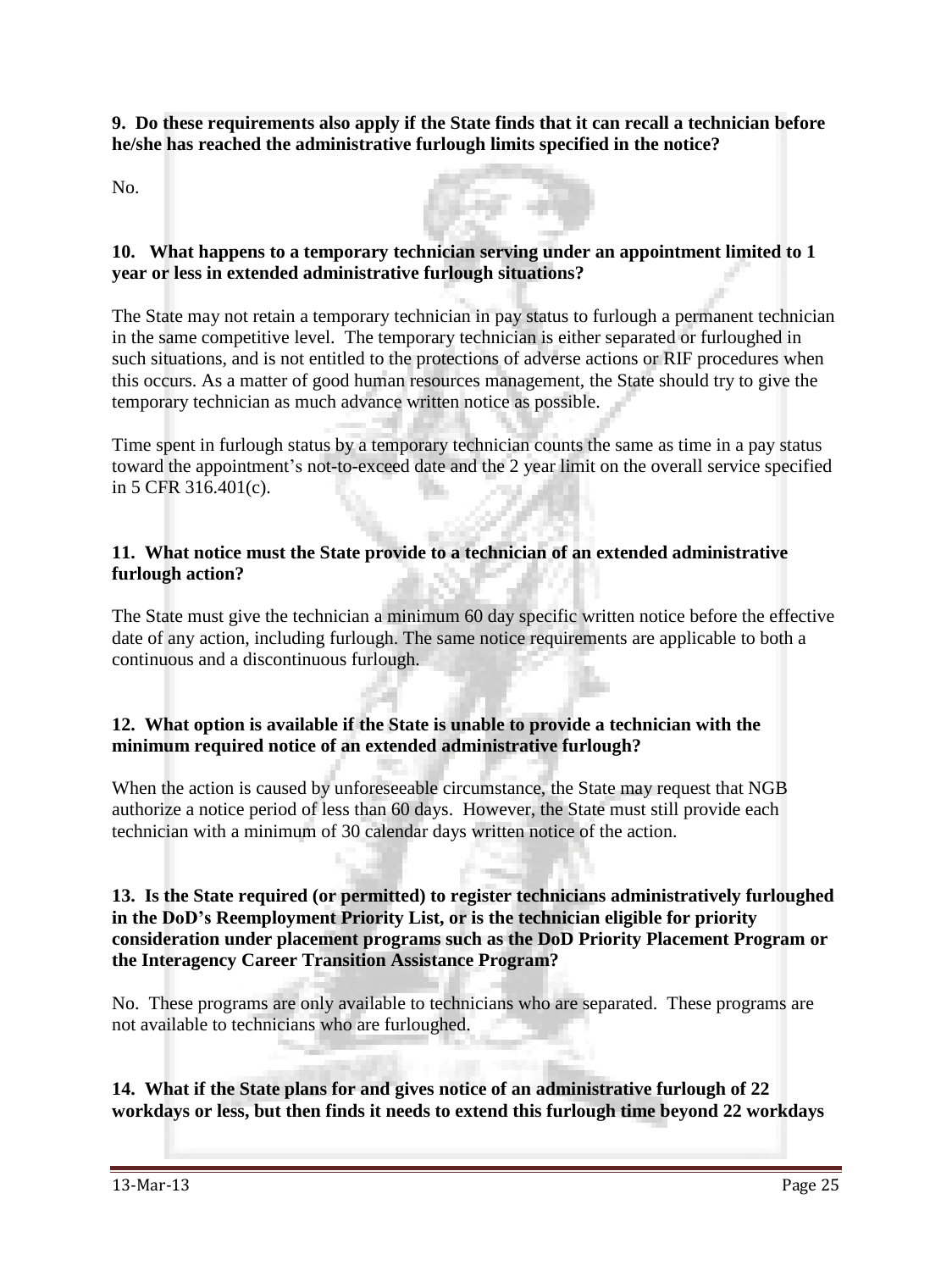#### **in order to meet budget requirements? Must the agency use TPR 351 furlough procedures when it extends the furlough beyond 22 workdays?**

If the State's initial assessment resulted in a furlough of 22 workdays or less, OPM recommends that the State complete that furlough effected under TPR *715* procedures and issue new furlough notices under either TPR *715* or TPR 351, as appropriate, in the event it determines that additional savings are necessary.

## **Labor Management Relations Implications**

**1. When the State is required to effect an administrative furlough, what is the State's obligation to bargain?** 

The decision to furlough technicians, and *determination of* those activities exempt from furlough, are management rights that are not subject to bargaining. See 5 U.S.C. 7106(a).

When the State determines that an administrative furlough is necessary, the TAG is required to notify the exclusive representatives and, upon request, bargain over any negotiable impact and implementation proposals the labor organization may submit; unless the matter of furlough is already "covered by" a collective bargaining agreement.

The TAG should be aware that collective bargaining agreements may also contain provisions with respect to the time frame within which to provide the labor organization a notice of a change in conditions of employment. It is advisable to check the individual labor agreement for applicable notice provisions and to comply with those provisions.

State contracts may also contain provisions regarding "adverse actions" and "reduction- inforce" (RIF) whereby States must comply in giving notice to bargaining unit technicians of pending furloughs. It is advisable to check the State's individual labor agreements for applicable "adverse action" and "reduction in force" notice provisions, and to comply with those provisions.

In the event that States are required to absorb unexpected substantial budget cuts during a short term continuing resolution, or because of the limited time remaining in the fiscal year to absorb these unexpected budget cuts, States might be required to furlough without delay because the cuts must be absorbed during the term of the continuing resolution or remainder of the fiscal year and cannot be deferred until later in the year or into a new budget year. In this event, the written notice of furlough, to individual technicians, and the opportunity to be heard are not required because of unforeseeable circumstances. Unforeseeable circumstances could include unexpected cuts by the Congress to an agency's budget late in the fiscal year. *The statutory requirement that agencies provide appropriate notice to labor organizations of changes in conditions of employment, however, still applies.*

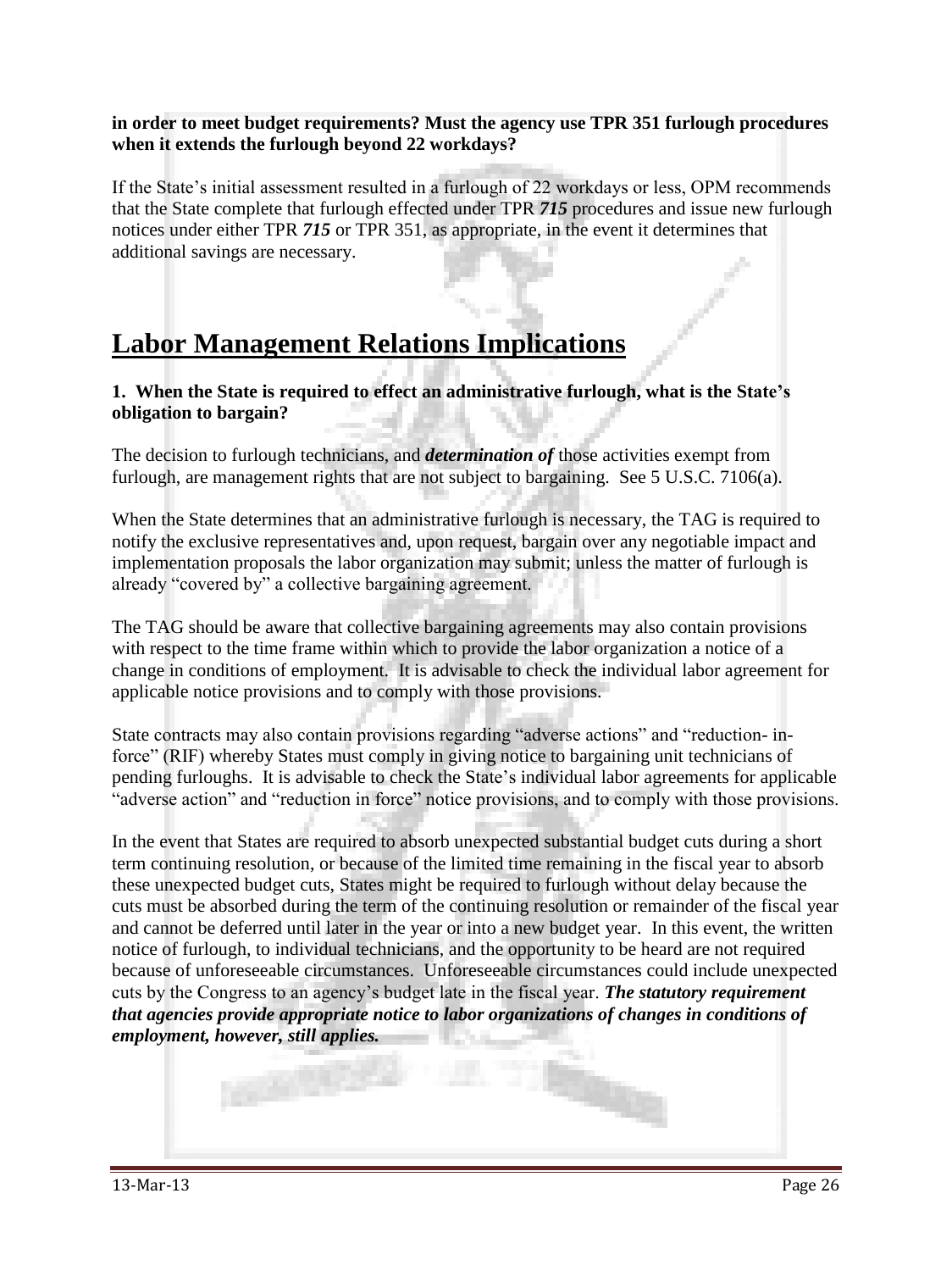### **2. May the State effect an administrative furlough for technicians in a bargaining unit before negotiations are completed?**

If the parties bargain to impasse and the labor organization does not invoke the services of the Service Impasses Panel in a timely manner, the State may furlough technicians without further delay provided the State HRO gives the labor organization adequate notice of its intent to implement its last bargaining offer on a specific date. If the labor organization invokes the services of the Service Impasses Panel by that date, the State may not furlough technicians unless it can show it is necessary to do so without further delay.

States required to absorb substantial budget cuts during a short term continuing resolution, or because of the limited time remaining in the fiscal year to absorb those cuts, might be required to furlough without further delay because the budget cuts must be absorbed during the term of the continuing resolution or the current fiscal year and cannot be deferred until later in the year or into a new budget year. However, in the case of cuts that can be absorbed over the course of the fiscal year, it would be difficult to demonstrate that a furlough could not be delayed pending resolution of the bargaining impasses. If bargaining is not completed and the State must furlough technicians, the State should continue to bargain and, if possible, implement any agreement retroactively. NGB advises that all attempts should be made to complete the collective bargaining process first, if possible.

**3. While no decision has been made to administratively furlough technicians, the labor organization has submitted a midterm bargaining request on furlough procedures regarding any possible future administrative furlough. A State's collective bargaining agreement is silent on furlough procedures and the labor organization is invoking its right to initiate mid-term bargaining on matters not covered by the agreement. Does a State have an obligation to bargain when no decision has been made to furlough technicians?** 

Even though no decision has been made to furlough technicians, it is possible that the State has a duty to bargain regarding the labor organization initiated mid-term bargaining request; assuming the matter is not already covered by the State collective bargaining agreement. The law requires a State bargain during the term of a collective bargaining agreement on negotiable union initiated proposals concerning matters that are not expressly contained in, or otherwise covered by, the collective bargaining agreement, unless the labor organization has waived its right to bargain about the subject matter involved. With this in mind, the State will have to evaluate the circumstances of the situation to determine whether or not there is a duty to bargain on furlough procedures.

**4. Along with a bargaining request on furloughs, the labor organization has submitted an information request under 5 U.S.C. 7114 seeking information, such as the State administrative furlough plan and a list of technicians expected to be furloughed, and whether or not the furloughs are planned to be continuous or discontinuous. Does the State have to provide this information?** 

It depends. The State is required to provide data that is normally maintained, reasonably available, and necessary to perform the representational duties of a labor organization. A labor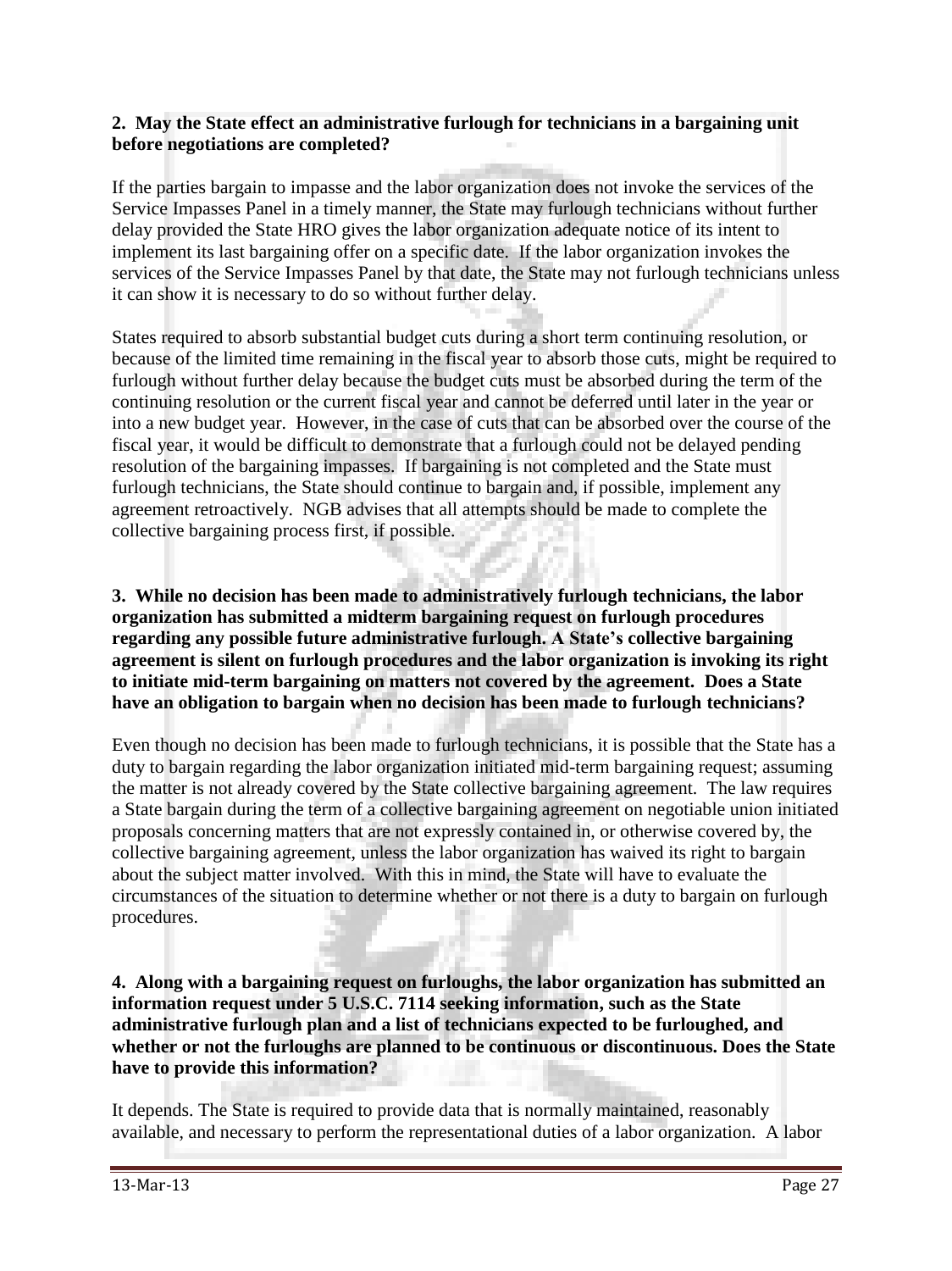organization who is requesting information must establish a particular need for the information by articulating, with specificity, why it needs the requested information, including how the labor organization will use this information and the connection between the use of this information and the labor organization's representational responsibilities under statute. The labor organization must establish that the requested information is required in order for it to adequately represent its members. A State denying a request for information must assert and establish any countervailing anti-disclosure interests. The State may not satisfy its burden by making conclusory or bare assertions; its burden extends beyond simply saying "no." With this in mind, the State must evaluate the circumstances of the situation to determine whether to provide the requested information.

## **5**. **If a bargaining unit technician decides to challenge a discontinuous administrative furlough, what is the time frame for the technician to file a grievance under the negotiated grievance procedure (NGP)?**

The time limits and other procedures applicable to bargaining unit technicians are spelled out in applicable provisions of the State's negotiated collective bargaining agreements.

### **6. May a manager or supervisor have a meeting with technicians in a bargaining unit to discuss an administrative furlough without a union representative present?**

The law grants a union the right to be represented at certain meetings between managers and one or more bargaining unit technicians if the meeting concerns issues such as personnel policies or practices or other general conditions of employment. Under the law, this meeting is referred to as a ―formal discussion.‖ With this in mind, you will have to evaluate the circumstances of your situation to determine whether the meeting constitutes a formal discussion. If you have determined the meeting is a formal discussion, advance notice of the meeting must be provided to the union. See 5 U.S.C.  $7114(a)(2)(A)$ .

## **7. Are technicians who serve as union representatives on 100% official time subject to the furlough?**

Yes. Unless technicians who have been granted 100% official time to represent the union are otherwise exempted from the furlough, they must be furloughed and will have no entitlement to official time during the furlough period.

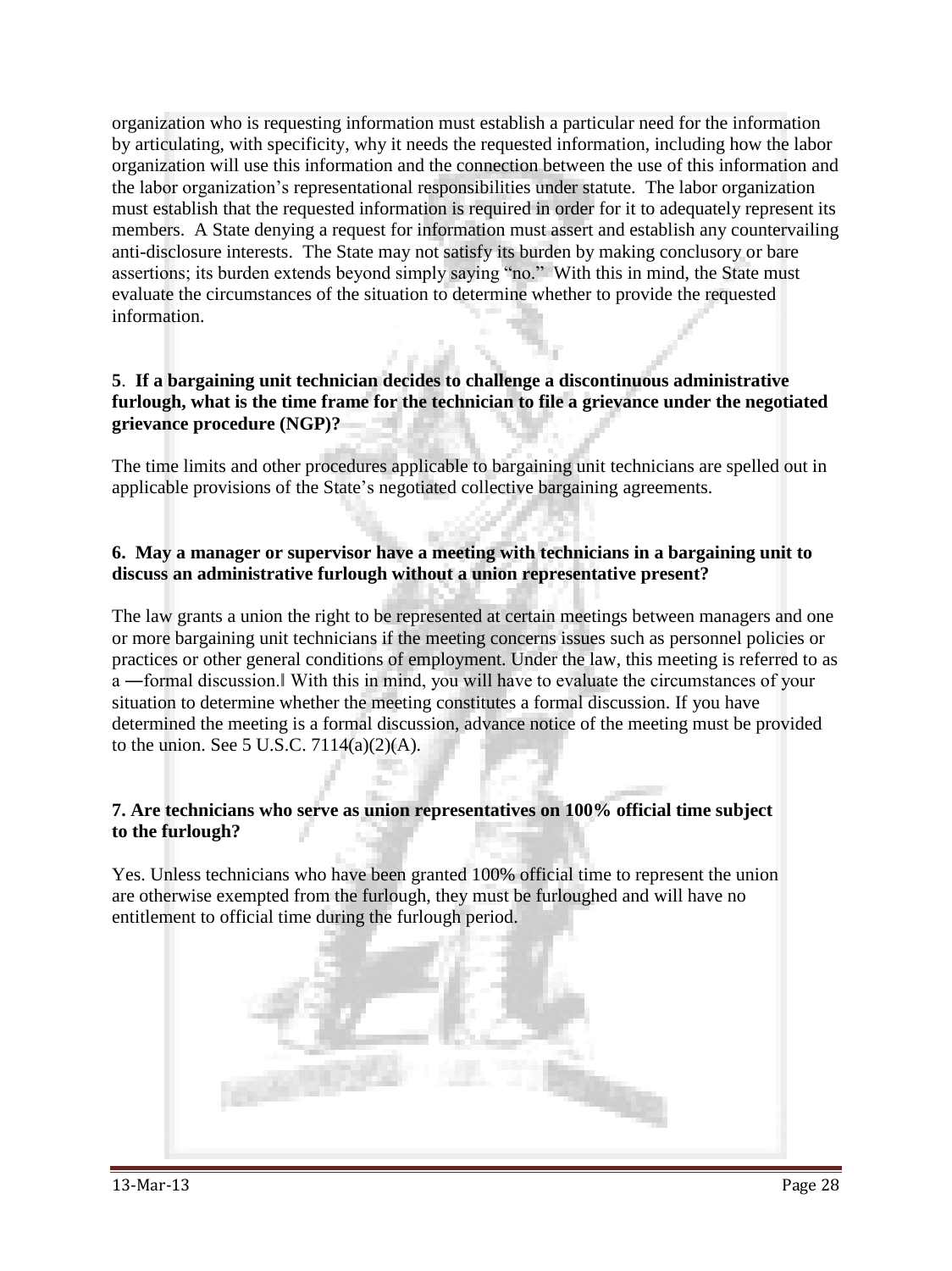## **SAMPLE NOTICE 1—FURLOUGH PROPOSAL DUE TO PLANNED REDUCTION IN THE EXPENDITURES (TPR 715)**

*[Note: This is the advance written notice required by 5 U.S.C. 7513, when the State affects an administrative furlough in order to absorb reductions in funding over a period of time. This sample has been written for the scenario where the State chooses to furlough on discontinuous days. States who choose to furlough on a continuous-day basis should amend the sample accordingly.]* 

1. This memorandum notifies you that the [State name] National Guard proposes to furlough you no earlier than 30 days from receipt of this notice. The furlough is being proposed under the authority of TPR 715 [briefly explain reason for furlough, e.g., because the agency has received an XX percent reduction in Operations and Maintenance (OMNG) funding and the present rate of spending when annualized will result in an expenditure in excess of our authorized budget]. This furlough is proposed to promote the efficiency of the service by avoiding a deficit of funds in FY [year].

2. If other technicians in your competitive level (i.e., generally, positions at the same grade level and classification series, the duties of which are generally interchangeable are not being furloughed or are being furloughed for a different number of days), it is because they (1) are currently in a non-pay status, (2) are on an assignment not otherwise causing an expenditure of funds, or (3) are in a position whose duties have been determined to be of crucial importance to this State's mission and responsibilities, and cannot be curtailed. *[Note: These are the most common reasons for excluding technicians from furlough. If there are other reasons that arise, the State must include them in this listing.]* 

3. We plan to apply the following procedures and conditions related to the furlough:

 a. The furlough will be on discontinuous (intermittent) days, beginning [date], through approximately [date]. Full time technicians will be furloughed no more than 22 workdays or 176 hours. If you are a part-time technician, your furlough time-off will be prorated, based on your work schedule.

*[Note: The State determines the maximum number of pay periods over which 22 furlough days would suffice to meet spending levels. For example, if the State's spending limits require 5 furlough days per pay period, technicians would reach the 22 day limit in approximately 10 weeks.]* 

 b. Due to the uncertain and potential fluctuating amount of funding which may be available to this State, the number of hours per pay period required for the furlough may vary. Accordingly, if the decision is made to furlough, you will be advised in advance of each pay period of the number of furlough hours required to allow this State to meet its financial obligations. In any case, however, you will not be furloughed for more than [number] hours for each pay period between [date] and [date].

 c. You may request a specific schedule for furlough time off subject to management approval based upon mission and workload considerations.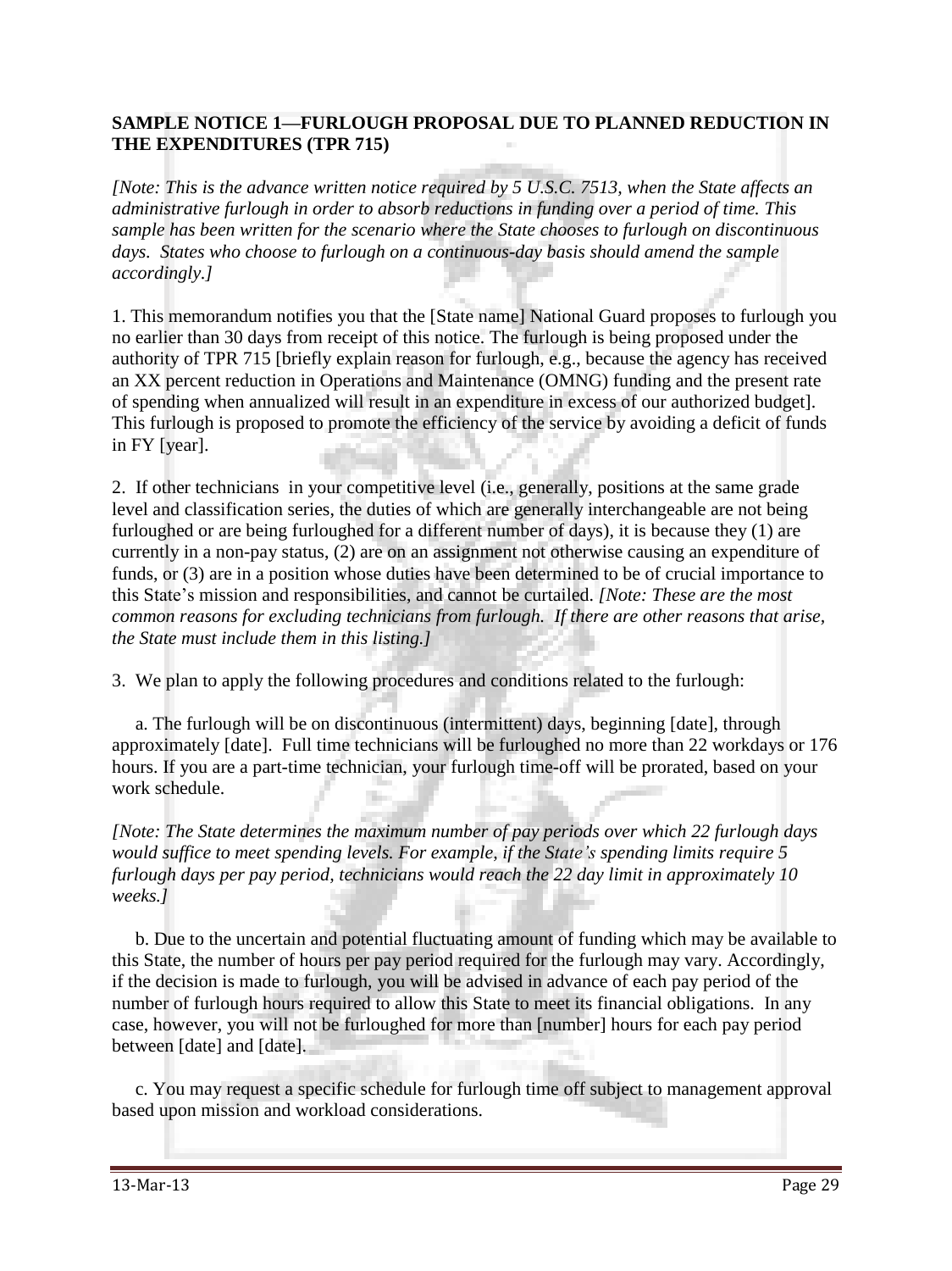d. Annual, sick, court, or military leave, which has been approved for a day which is later designated as a furlough day, will be recorded as a furlough and you will be placed in a non-pay status for the day. However, when you receive the notice of your furlough dates, you may request that the furlough time-off be rescheduled, as provided in paragraph 3 above, if you wish to use leave as approved.

4. At this time, we do not reasonably anticipate the need for furlough beyond 22 workdays. However, should additional furlough days be necessary, technicians will be given another notice. We recognize the difficult personal financial implications of any furlough, no matter how limited its length. We will make every effort to keep you informed as additional information regarding the agency funding level becomes available. If you have questions, contact [contact name, phone number, and email address].

5. You will be allowed seven calendar days from receipt of this letter to respond orally and/or in writing, to review the supporting material, and to furnish any affidavits or other supporting documentary evidence in your answer. You have the right to be represented in this matter by an attorney or other person you may choose. If you are in active pay status, you and/or your representative, if an agency technician, will be allowed up to four hours of official time to review the supporting material, seek assistance, prepare your reply, secure affidavits and statements, consider appropriate courses of action, and make a response. Contact your supervisor to arrange for official time. The deciding official has designated representatives to hear oral replies in his/her behalf. To arrange for an oral reply or review the supporting materials, please contact the appropriate individuals listed below:

a. [contact names, phone numbers, and email addresses.]

 b. Your written reply should be mailed to the deciding official, COL/Col [name and title], [address] or may be delivered to [address/room number].

6. No decision to furlough you will be made until full consideration is given to your reply. A final written decision, including an explanation of the specific reasons for the action taken, will be given to you as soon as possible after the seven days allowed for your reply.

| Proposing Official,                    | Date    |  |
|----------------------------------------|---------|--|
| I acknowledge receipt of this notice ( | $\cdot$ |  |
| <b>Print Technician Name</b>           |         |  |
| Signature                              | Date    |  |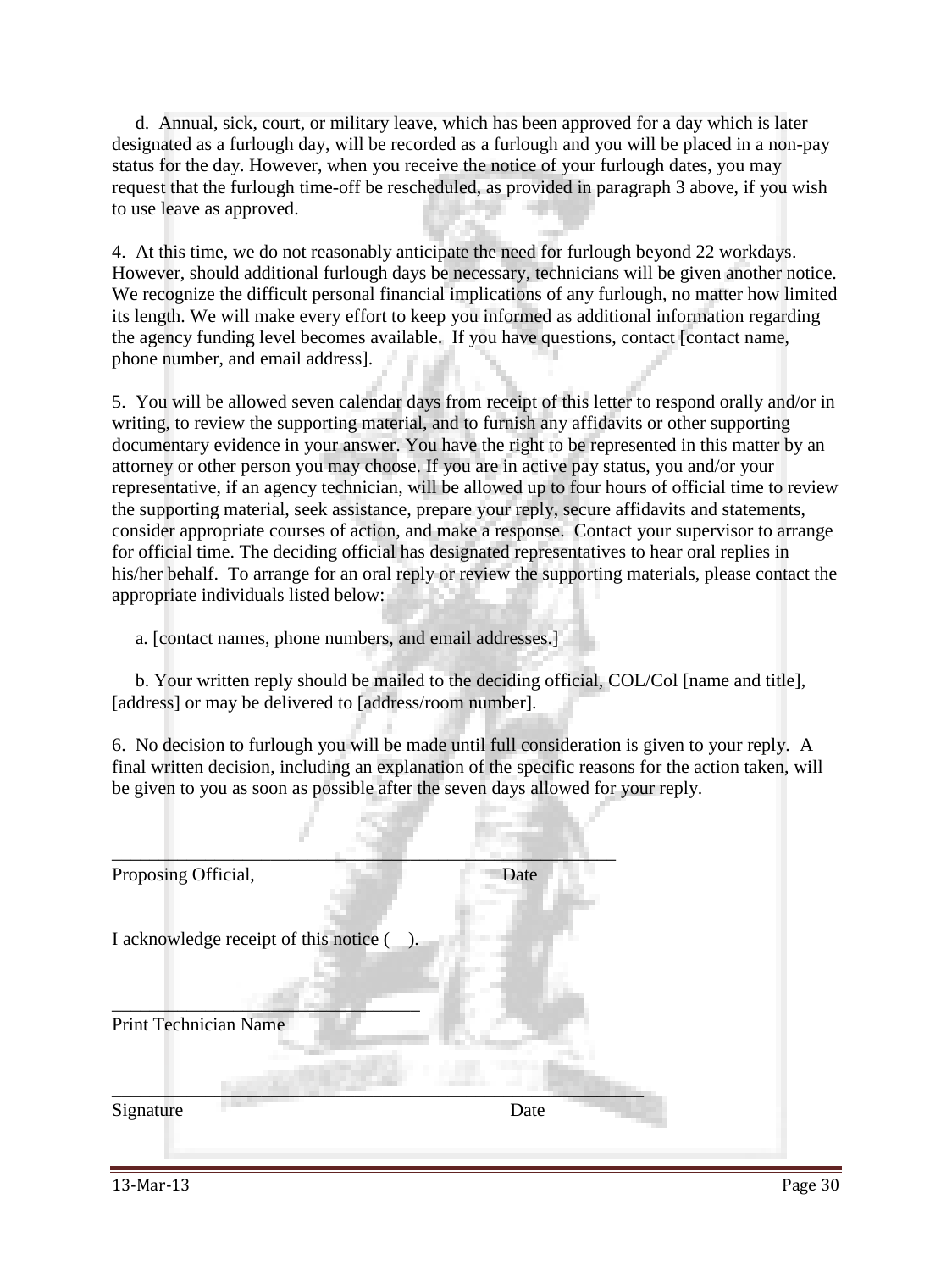## **SAMPLE NOTICE 2—NOTICE OF DECISION TO FURLOUGH (TPR 715)**

By written notice of [date], you were notified of a proposal to furlough you pursuant to the authority in TPR 715.

All written and oral replies received in response to that notice have been reviewed and carefully considered. I have determined that all of the reasons for the proposed furlough, as stated in the notice of the proposal, remain valid. The procedures and conditions related to the furlough as proposed have been determined to be the most equitable means of implementing the furlough. Therefore, you will be required to be on a discontinuous furlough during the period beginning [date] through [date].

In accordance with the procedures and conditions outlined in the notice of proposal, dated [insert date], if you are a full-time technician, you will be furloughed for no more than [number] hours in each of the pay periods or parts thereof, between [date] and [date]. The maximum furlough time for full-time technicians will be no more than 22 workdays, or 176 hours. For full-time technicians, this maximum is based on a regular work schedule of 80 hours per pay period. If you are a part-time technician, the number of hours required for furlough will be prorated according to your specific work schedule.

Your supervisor will inform you of the amount of furlough time off required prior to each pay period. To schedule your furlough time off, contact your supervisor.

When you are on furlough, you will be in a non-pay, non-duty status. Also, during any furlough period, you will not be permitted to serve as an unpaid volunteer, and must remain away from your workplace.

If you are a bargaining unit technician, you may grieve this action in accordance with the applicable negotiated agreement [negotiated agreement citation]. To obtain information on filing a grievance under the negotiated grievance procedure, contact [name of exclusive union representative].

We recognize the difficult financial implications of any furlough, no matter how limited its length. We will make every effort to keep you informed as additional information, regarding the agency funding level, becomes available. If you have questions, contact [*contact name, phone number, and email address*].

| Deciding Official                        | Date |
|------------------------------------------|------|
| I acknowledge receipt of this decision ( | ).   |
| <b>Print Technician Name</b>             |      |
| <b>Technician Signature</b>              | Date |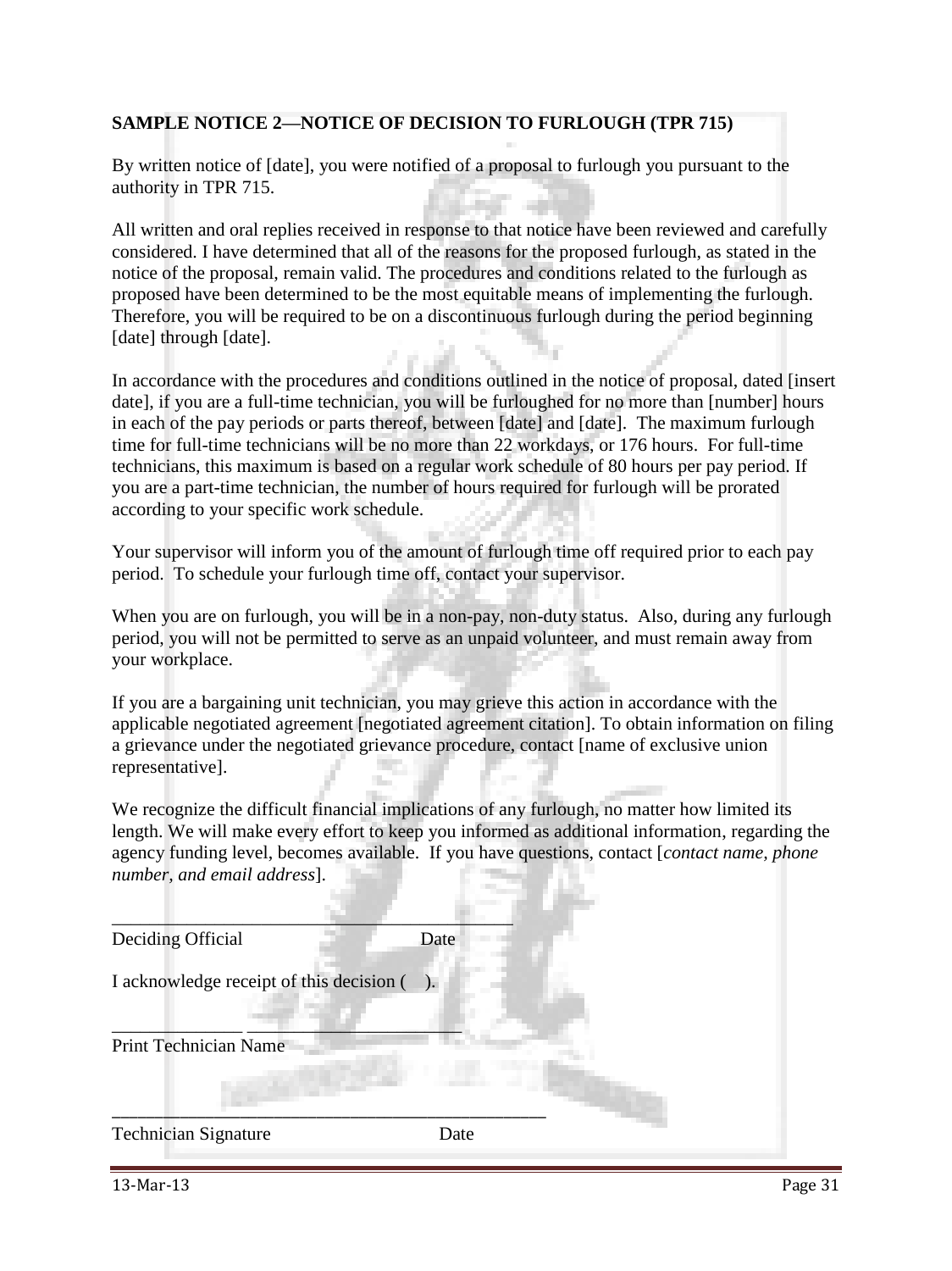## **SAMPLE NOTICE 3—FURLOUGH DUE TO PLANNED REDUCTION IN EXPENDITURES (TPR 351) – More than 22 Discontinuous Workdays**

*[Note: This is a sample written notice for a furlough of more than 22 discontinuous days under the reduction in force procedures of TPR 351 when the State effects an administrative furlough to absorb funding reductions. States choosing to furlough on a continuous basis for more than 90 calendar days may have to conduct full reduction in force procedures (such as round I competition to remain in the competitive level and round II to determine assignment rights to another position).]* 

SUBJECT: Specific Notice of Furlough under Reduction-in-Force Procedures

I regret to inform you that the [State name] National Guard will furlough you for XX discontinuous workdays between [date] and [date]. You will be placed in a non-duty and non-pay status on your designated furlough days. You will continue in your position of record on your non-furlough days.

[Insert the reason for furlough, e.g., The [State name] National Guard received a XX% reduction in Operations and Maintenance funding. At the present rate of spending, this reduction will result in an expenditure in excess of our authorized budget. Although we have taken other costcutting measures, furlough is required to avoid a deficit of funds in FY [year]. You are included in the furlough because you occupy a position that is directly affected by the funding reduction.]

This action is taken in accordance with the reduction-in-force (RIF) provisions in TPR 351. Importantly though, while this action is taken in accordance with RIF regulations, a furlough is a temporary action, not a permanent separation from service. We have determined that assigning you to a different position for [number of days] per pay period would result in an undue interruption to required work. Therefore, under TPR 351, you do not have a right to another position in your competitive level or within your competitive area.

Your retention standing as of the first furlough date is as follows:

Competitive area: Service [*i.e., competitive or excepted*]: Position title, series, and grade: Competitive level: Tenure and subgroup: Service computation date (SCD): Three most recent performance rating with years credited: Adjusted SCD (SCD-RIF):

Your furlough will be on discontinuous (intermittent) days, beginning [date] through [date]. As a full-time technician, you will be furloughed XX workdays or XX work hours. You may request a specific schedule for your discontinuous furlough days or switch your designated furlough day(s) within a pay period through a written request to your supervisor. We will consider all change requests with approvals based on position function, workload considerations, and technician retention standing.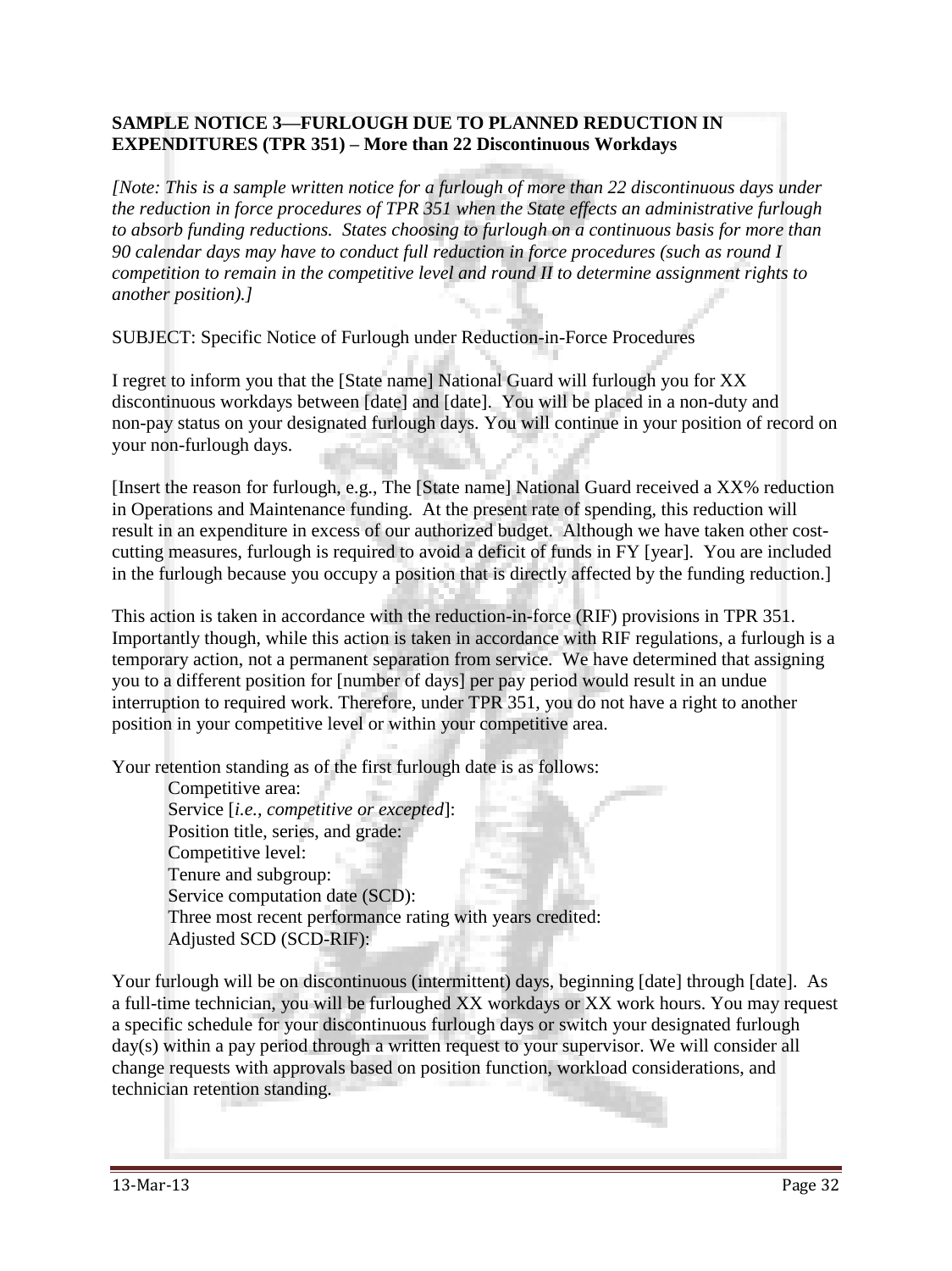[*If part-time*: As a part-time technician with a work schedule of [xx] hours per pay period, your prorated furlough is XX work hours to be served within your designated work schedule.]

Annual, sick, court, or military leave which was approved for a designated furlough day is hereby cancelled. However, you may request that the furlough day be rescheduled if you wish to use leave as approved.

Attachment 1 has general information about leave and benefits during a furlough. Attachment 2 has information on [*State*] unemployment insurance program.

At this time, we do not reasonably anticipate the need for furlough beyond XX workdays. However, should additional furlough days be necessary, you will be issued another notice.

You may review the information related to your furlough action. Copies of retention registers, RIF regulations, and related records are available in the Human Resources Office. You may make an appointment to review this material by contacting [*HRO name and contact information*].

You may appeal this action to the Adjutant General. You may file an appeal within 30 calendar days after the effective date of your first furlough day.

If you a bargaining unit technician, you may grieve this action in accordance with the applicable negotiated agreement [negotiated agreement citation] in accordance with the procedures outlined in the agreement. To obtain information on filing a grievance under the negotiated grievance procedure, contact [name of exclusive union representative].

This furlough under RIF regulations does not reflect on your service, performance, or conduct. It is taken solely for the reason stated in this notice.

We recognize the difficult personal financial implications of any furlough, no matter its length. We will make every effort to keep you informed as additional information regarding agency funding level becomes available. If you have questions, contact [HRO *contact name, phone number, and email address*].

| <b>Official Signature</b><br>Date      |      |
|----------------------------------------|------|
| <b>Attachments</b>                     |      |
| I acknowledge receipt of this notice ( | ).   |
| <b>Print Technician Name</b>           |      |
| <b>Technician Signature</b>            | Date |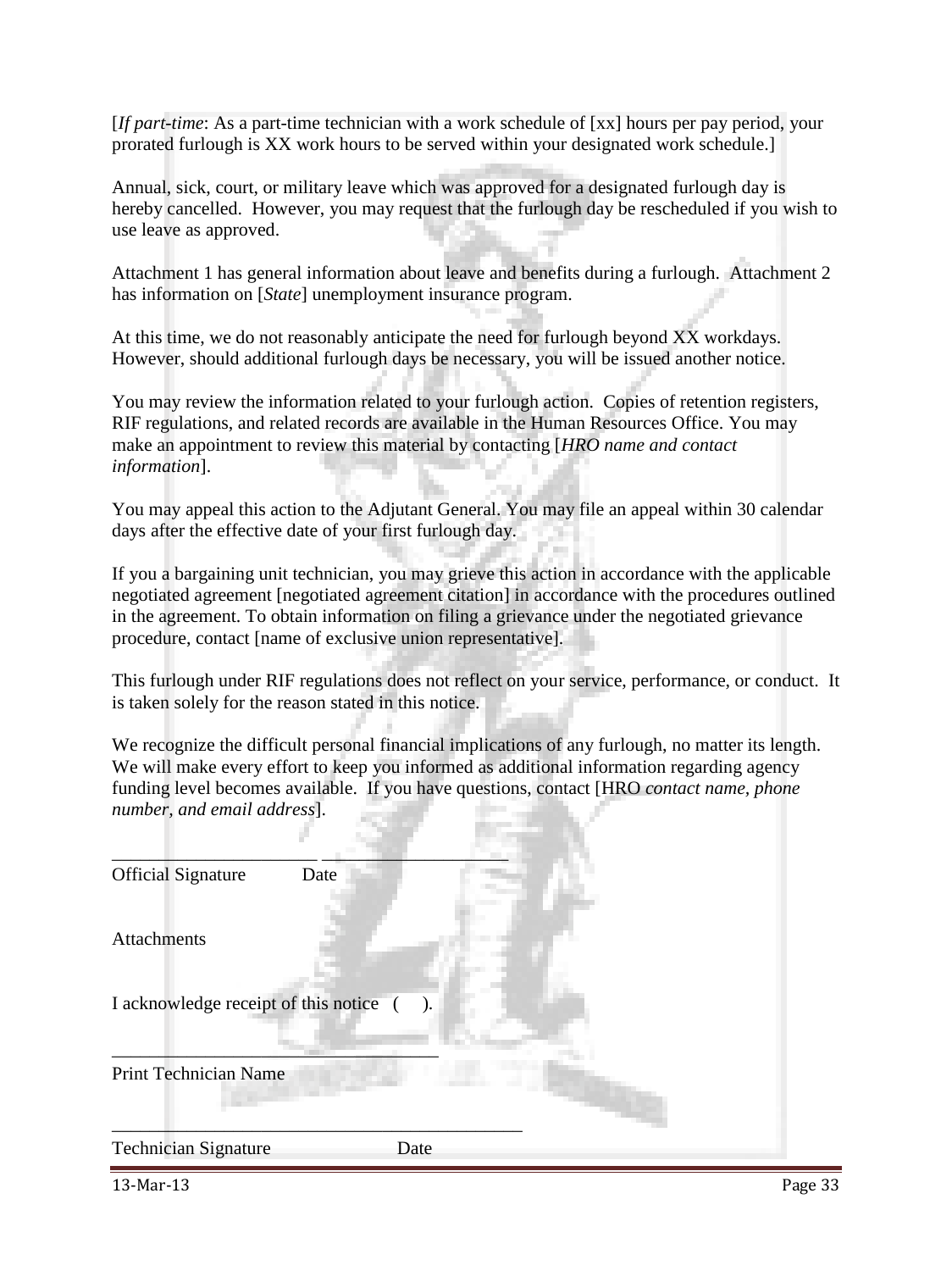## **SAMPLE NOTICE 4— NOTIFICATION TO UNION OFFICIAL OF PLANNED TECHNICIAN FURLOUGH**

*[Note: This is the advance written notice required by collective bargaining agreements, when the State is planning an administrative furlough in order to absorb reductions in funding over a period of time. This sample has been written for the scenario where the State chooses to furlough on discontinuous days. States who choose to furlough on a continuous-day basis should amend the sample accordingly.]* 

1. Under the Balanced Budget and Emergency Deficit Control Act of 1985, as amended by the Budget Control Act of 2011, across-the-board reductions are scheduled to take place March 1, 2013, unless legislation is enacted that avoids such reductions. If this happens, sequestration will reduce each agency's budgetary resources in non-exempt accounts for the remainder of the fiscal year (which runs through September 30, 2013).

2. If sequestration occurs, the Department of Defense and National Guard Bureau have directed the execution of technician furloughs not to exceed 22 discontinuous days. A furlough is the placing of a technician in a temporary non-duty, non-pay status because of lack of work, reduction/ lack of funds, or other non-disciplinary reasons.

3. This letter serves as management's advance notice of a possible furlough affecting bargaining unit technicians in the [state] National Guard. Our Human Resources Office personnel are reviewing furlough procedures outlined in our collective bargaining agreement(s). We invite a cooperative approach from your officers to help us all get through these challenging times.

4. Questions or concerns regarding this correspondence may be addressed to [name of labor relations specialist], [state] Human Resources Office, [POC email and phone number].